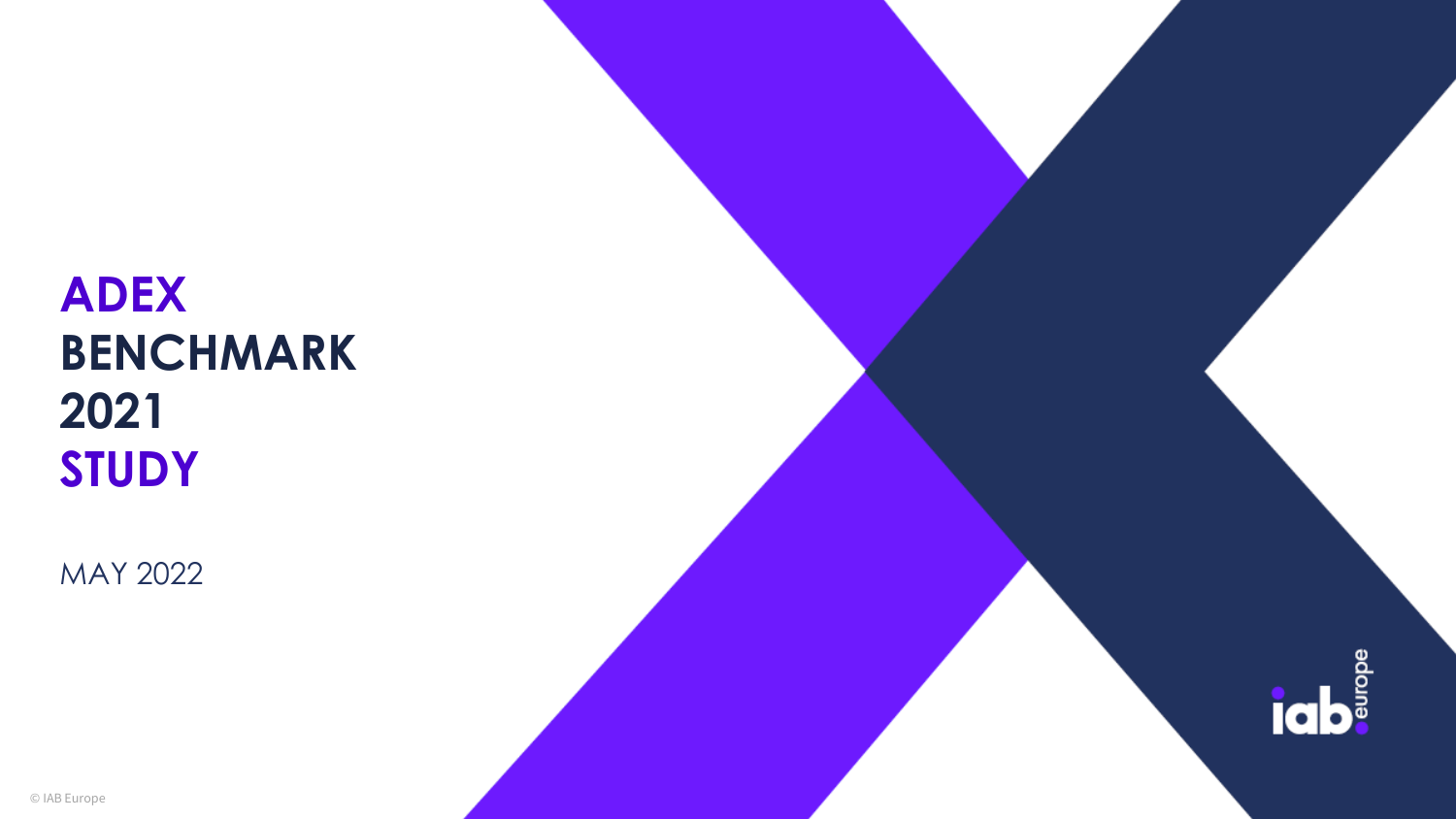

### Report Coverage- Analysis of 28 markets in Europe

- Austria
- Belarus
- Belgium
- **Bulgaria**
- Czech Republic
- Croatia
- Denmark
- Finland
- France
- **Germany**
- **Greece**
- **Hungary**
- **Ireland**
- **Italy**

© IAB Europe

- Netherlands
- Norway
- Poland
- Russia
- Romania
- Serbia
- Slovakia
- Slovenia
- Spain
- Sweden
- Switzerland
- Turkey
- UK
- Ukraine

irope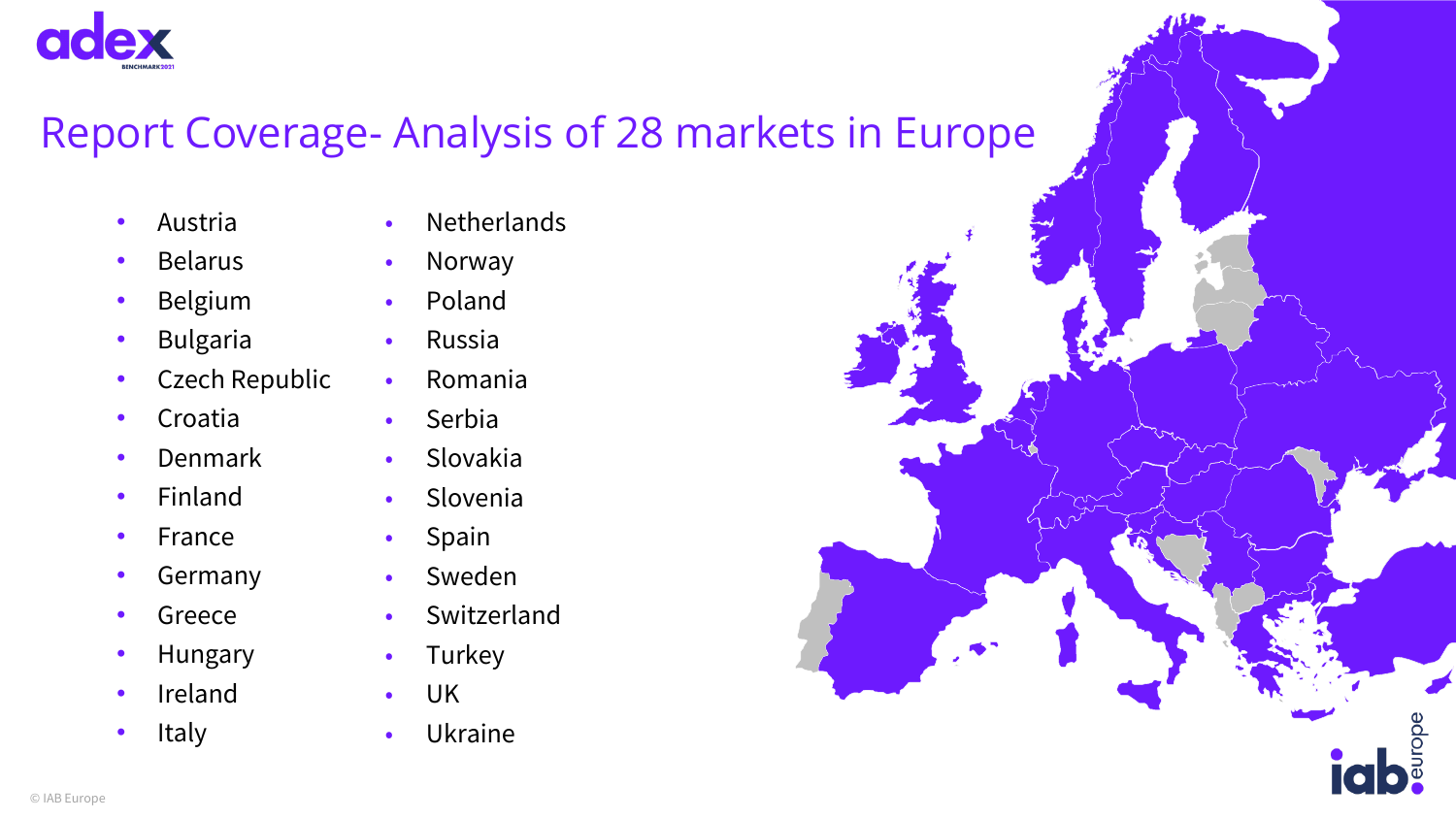

#### Methodology: increase in complexity to get accurate reading on markets



- Reporting standards, definitions and rates vary across markets
- Methods of data collection and estimations are specific to each market
- Long tail of spend not going through agencies is only partially accounted for
- Platform spend hard to capture by survey-based submissions
- We have increased our data auditing and modelling to harmonise data and fill in gaps to harmonise captured spend between countries

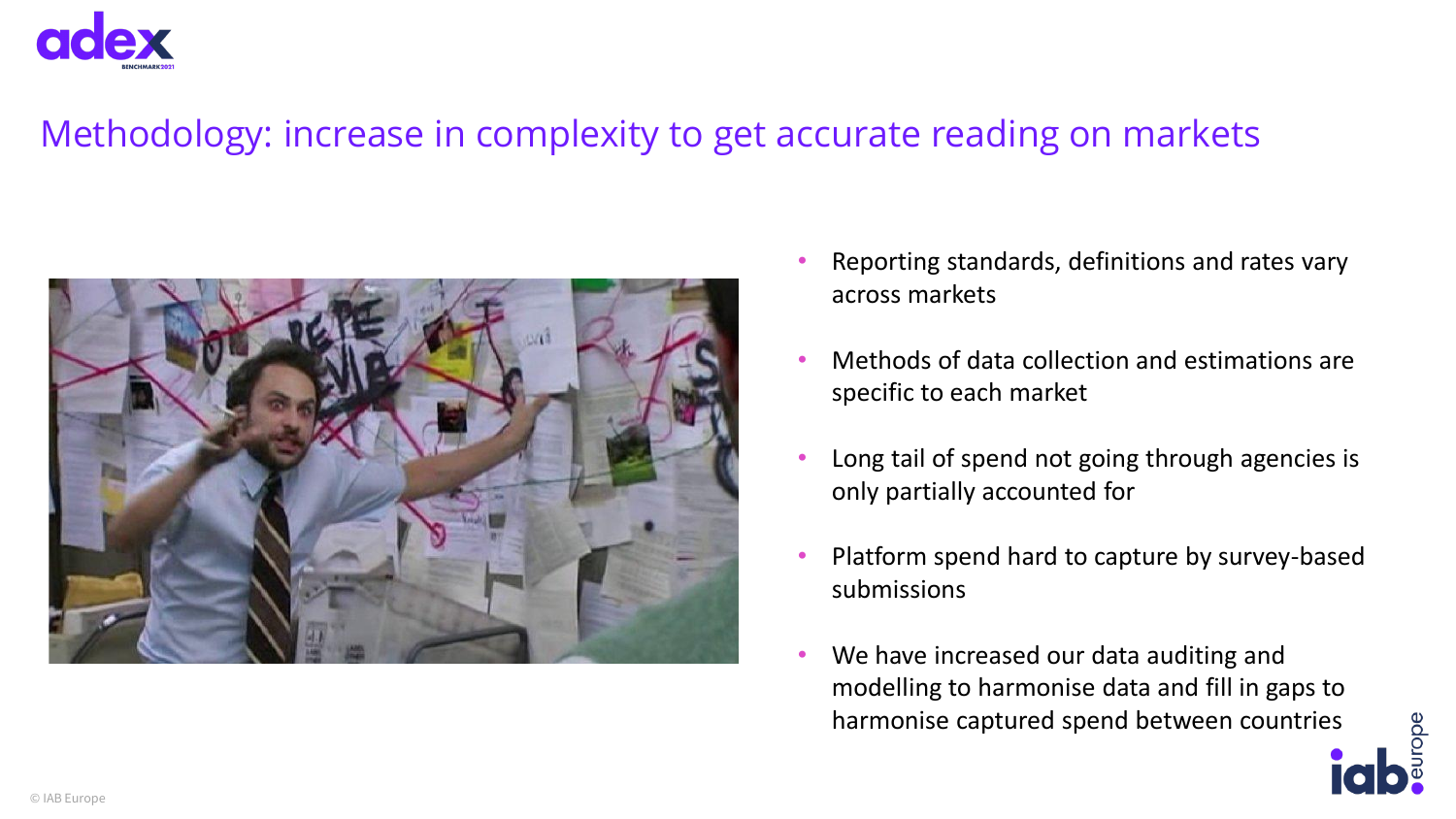

### The spectre of inflation already came knocking in 2021, demanding caution in interpreting outlier growth markets



rope

**2021 annual inflation rate: Adex countries with +5% inflation & international comparisons**

*Source: IMF, April 2022 update*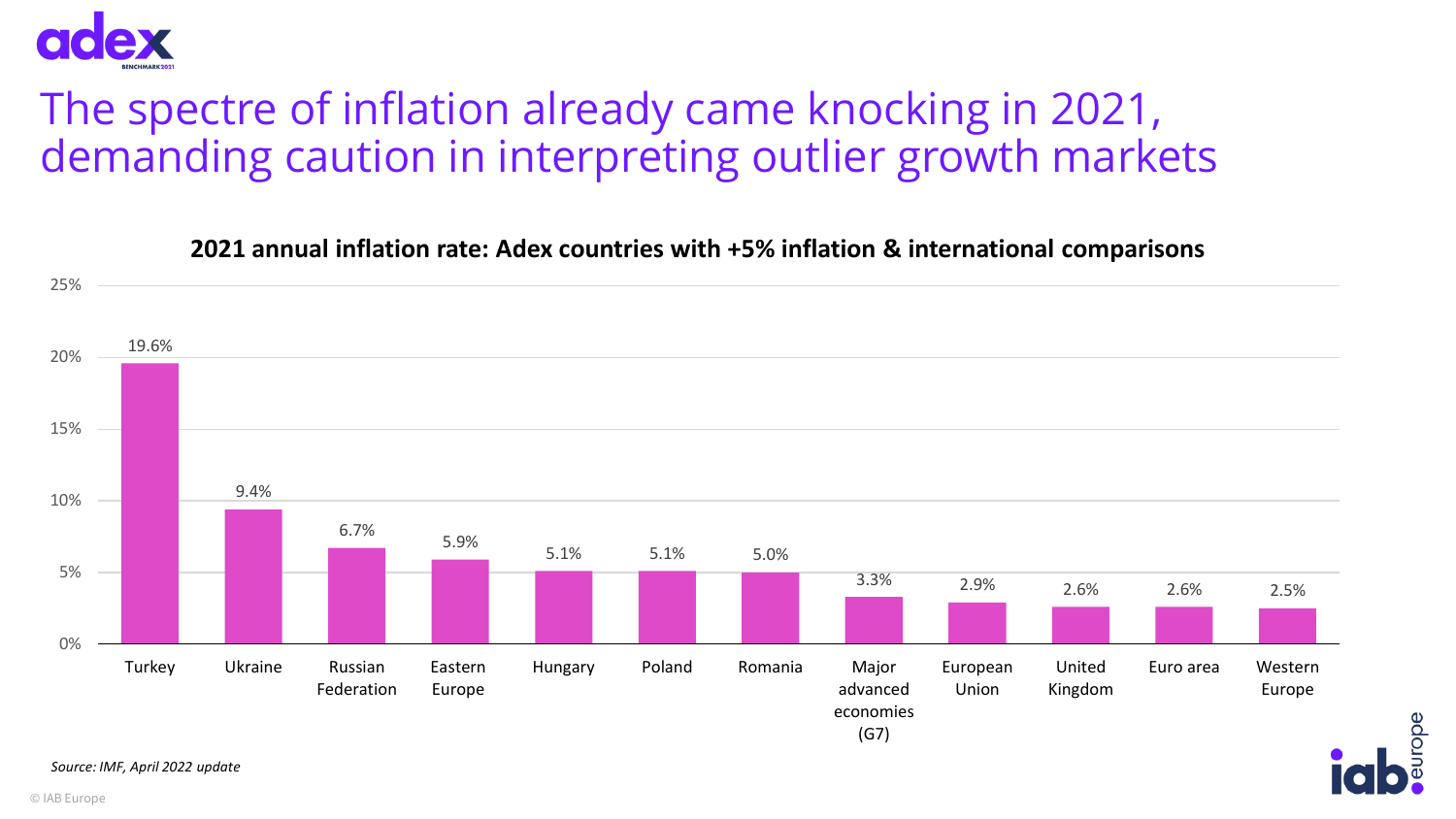# **MARKETS**

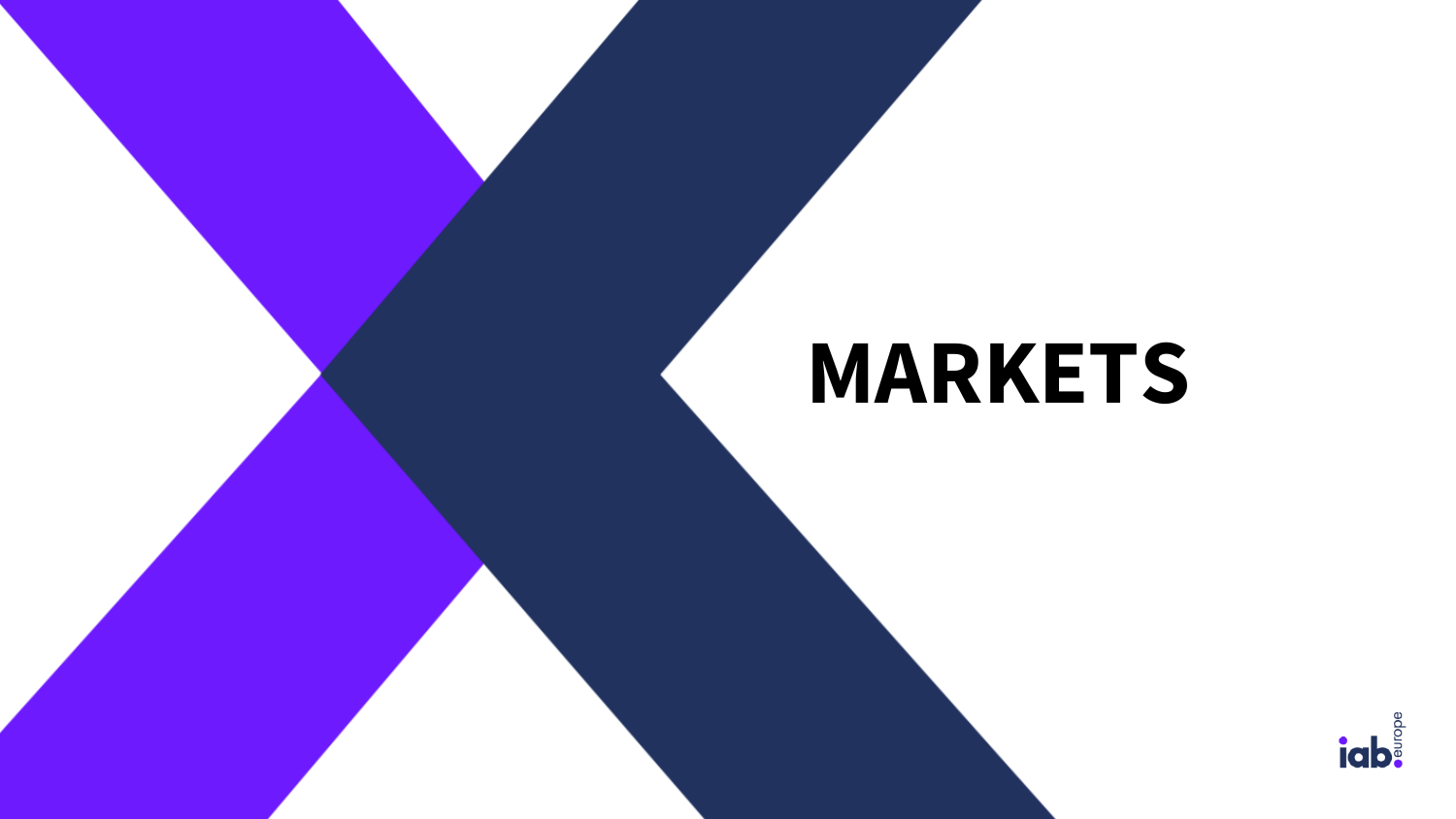

# We forecast a strong market recovery in 2021…



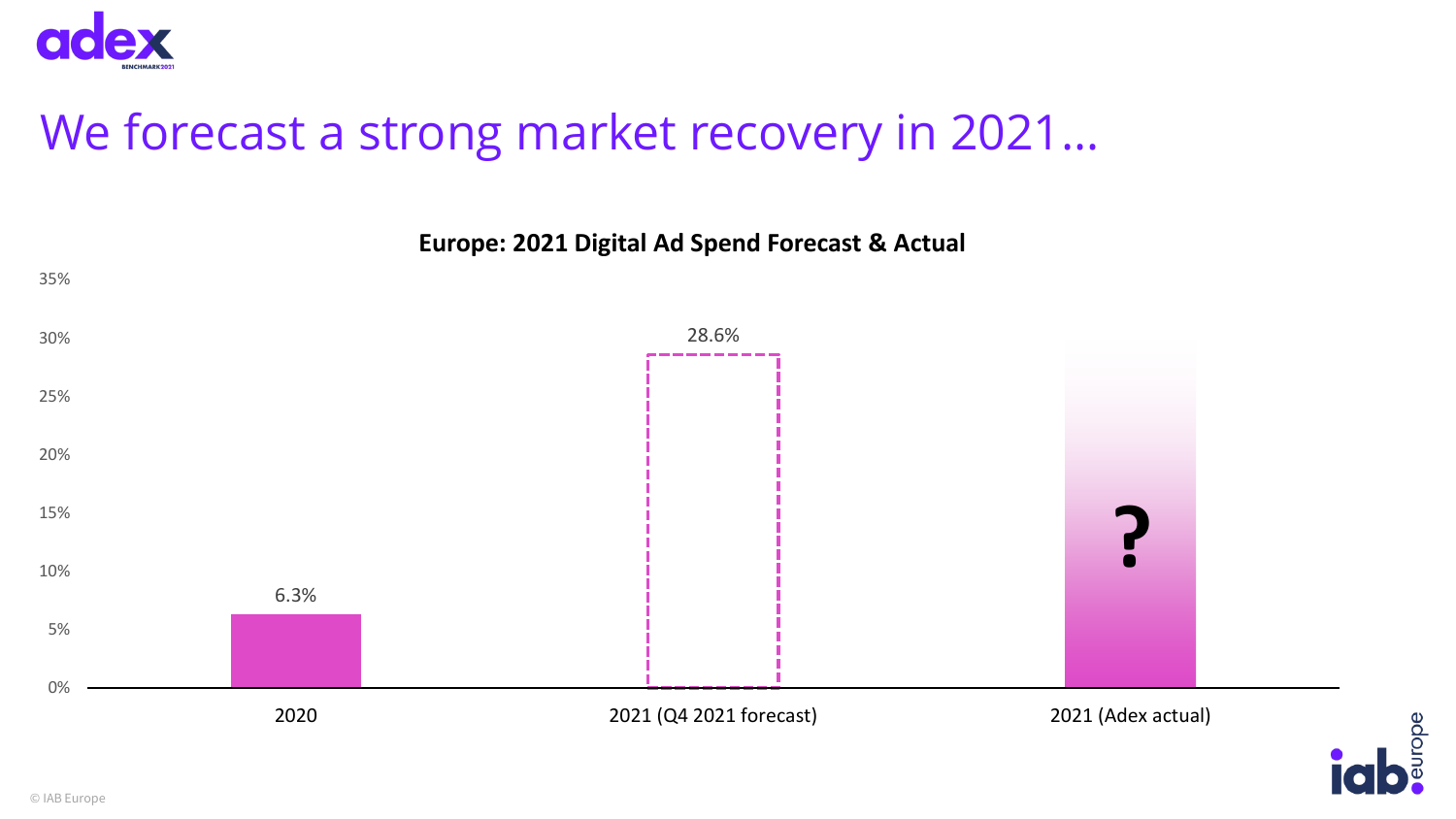

# …and markets surged…



europe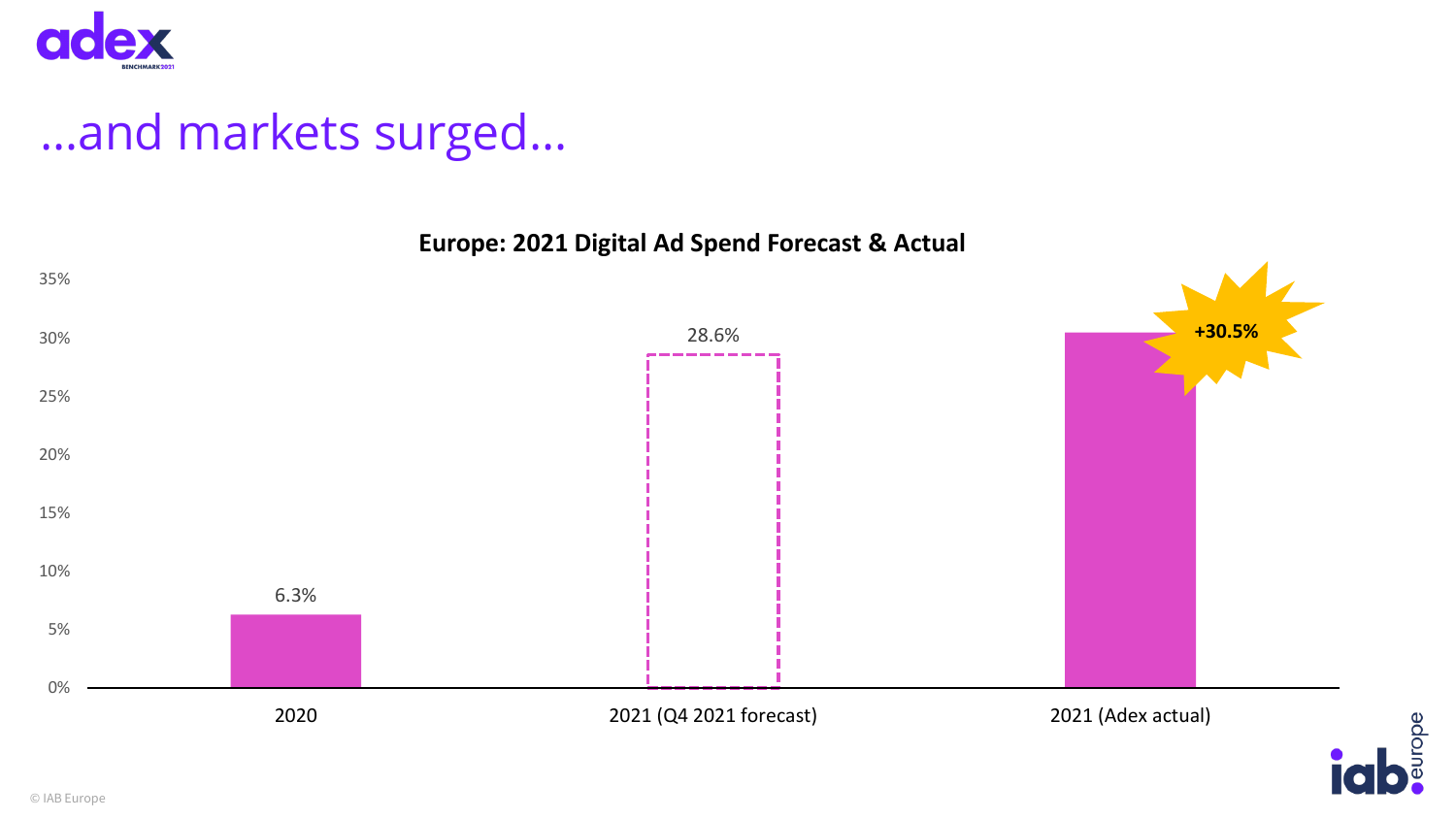

# …propelling digital ad spend to the highest growth since 2008



adoin

**Europe: Digital Ad Spend Growth Over Time**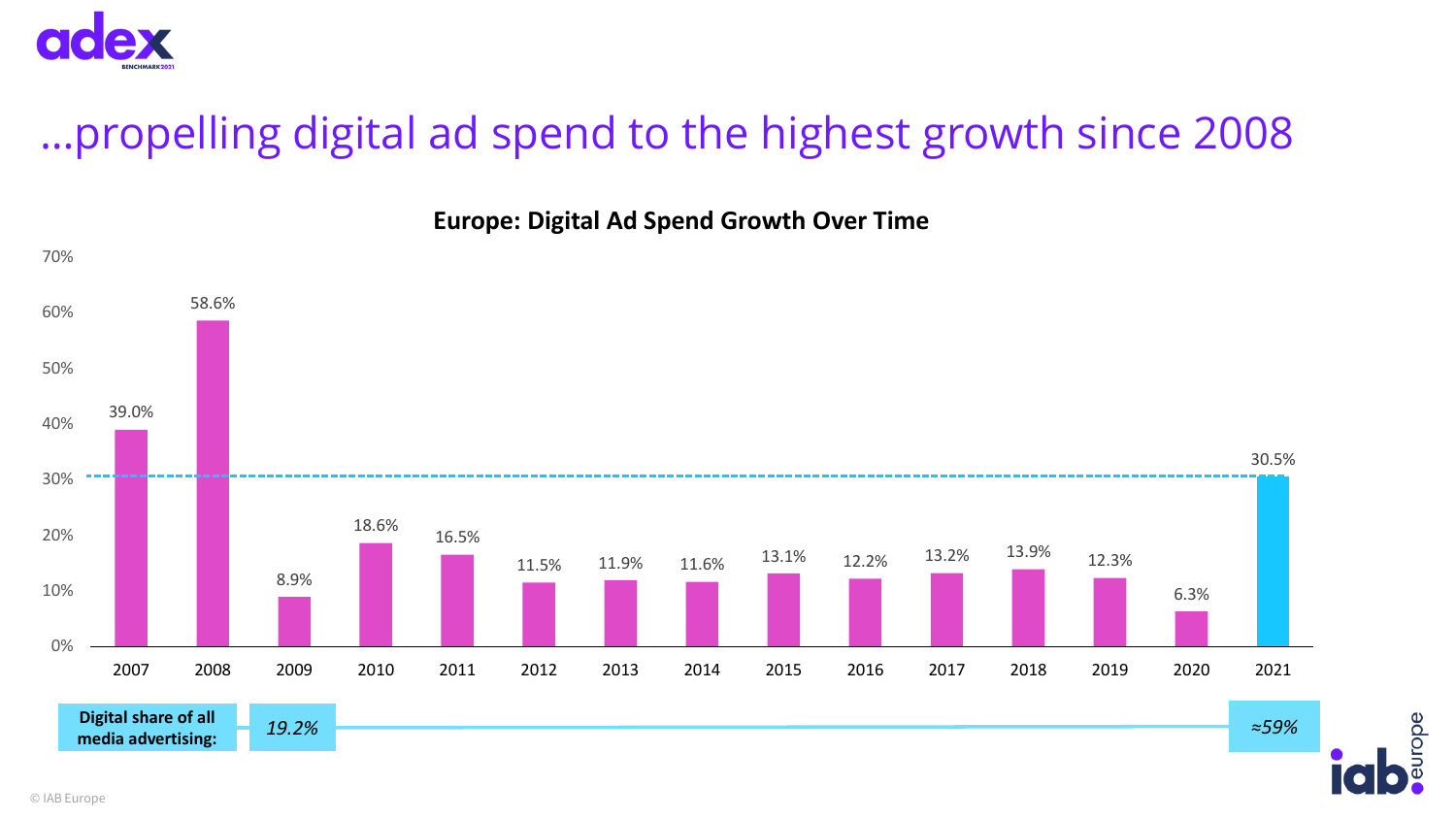

# The value of digital ad spend in Europe

# **€92.0bn**



© IAB Europe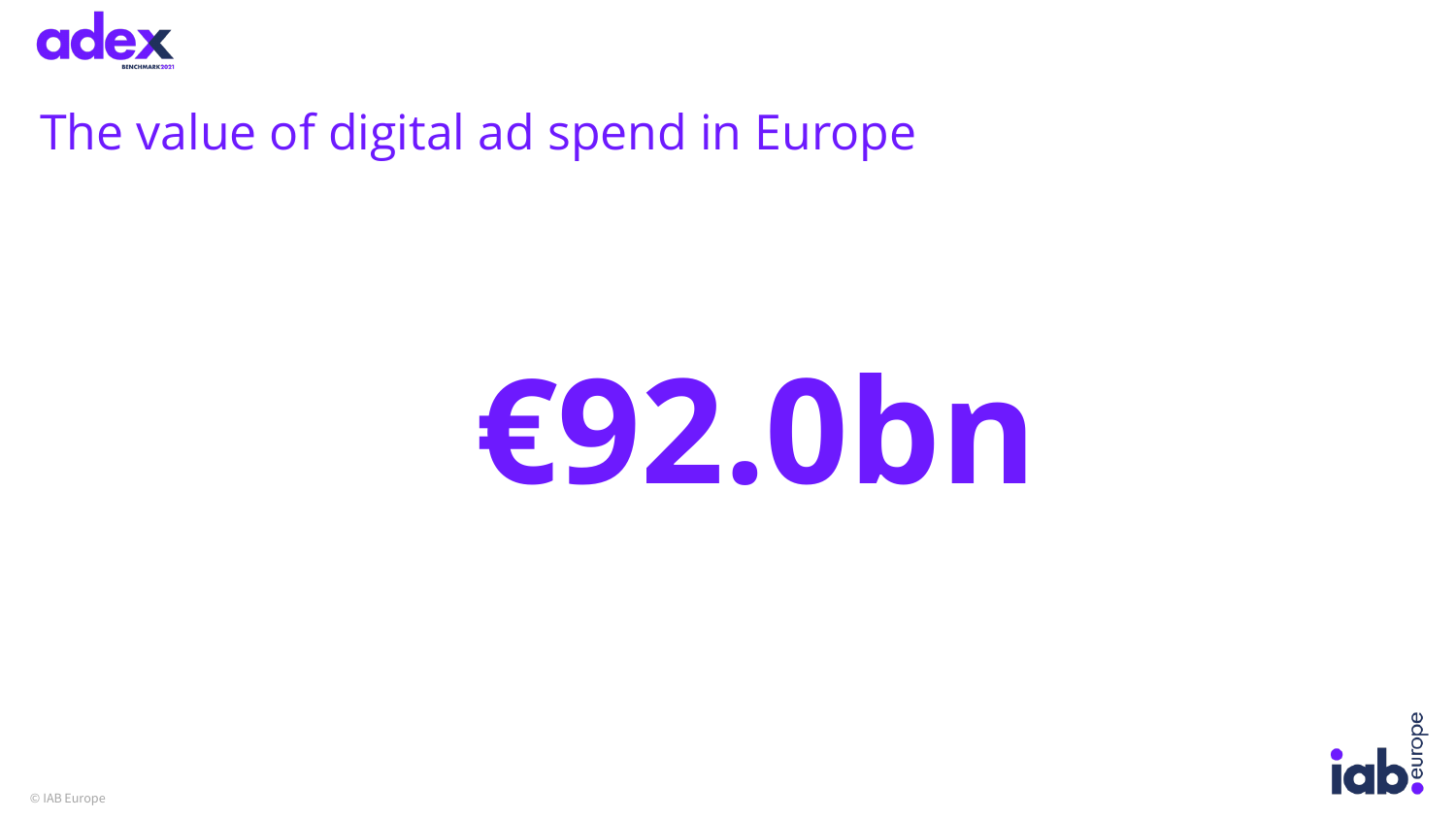

### 2021 added nearly the entire volume of the 2010 digital ad market

**Europe: Total digital ad spend (€bn)**



urope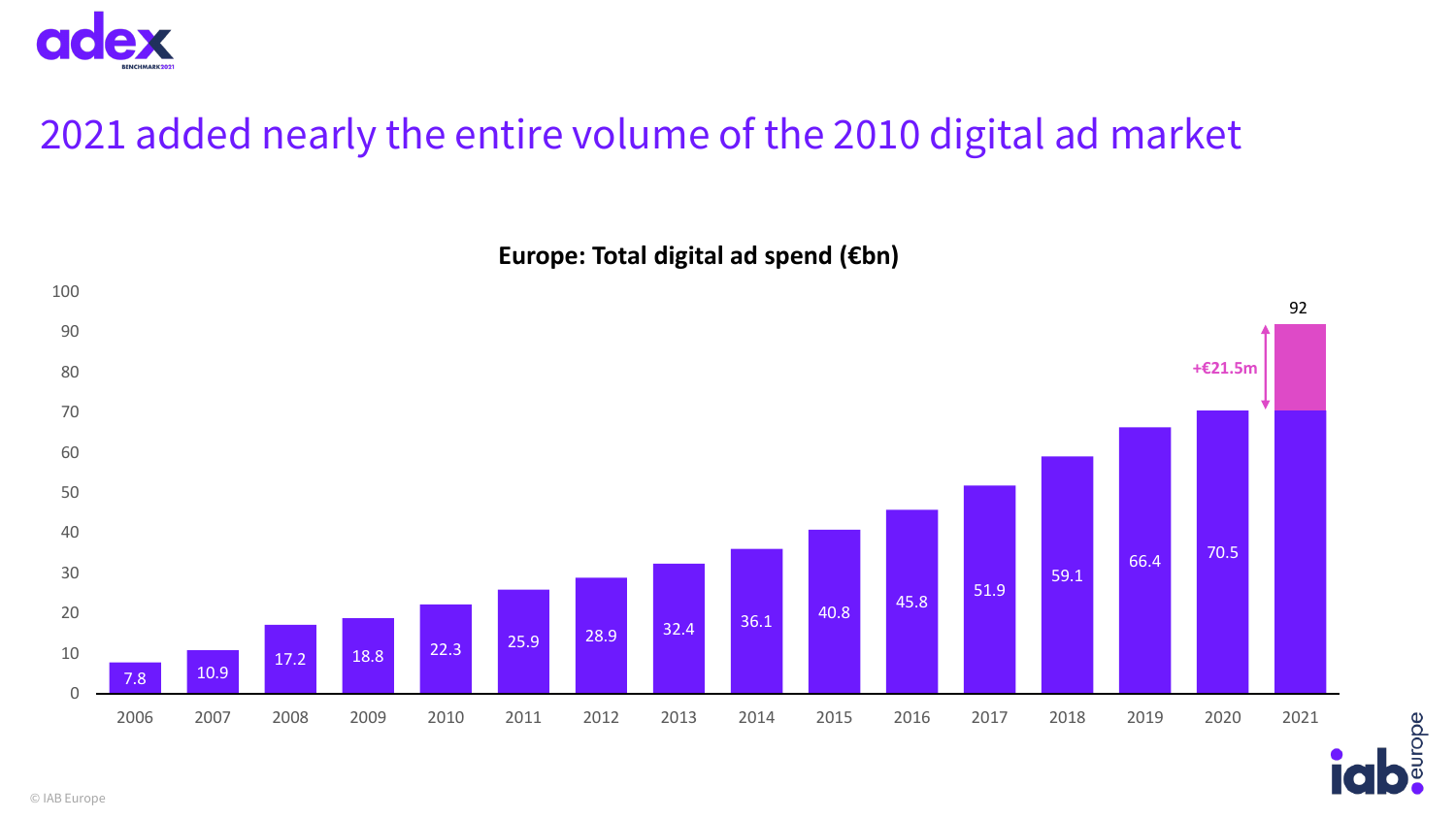

### Top 3 markets have over 50% share of total European digital ad spend

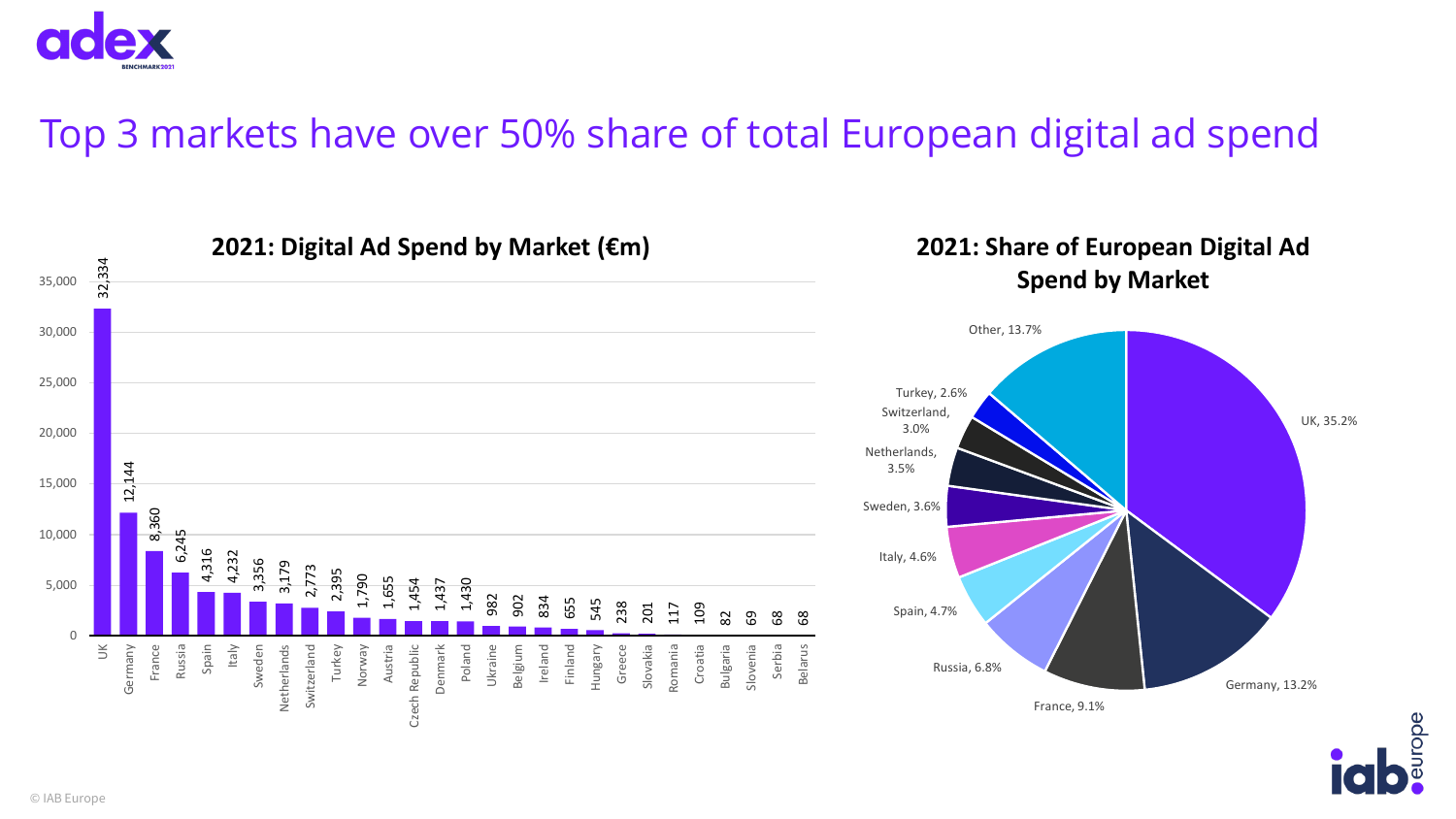

# Zoom-in reveals nuances in size between markets



urope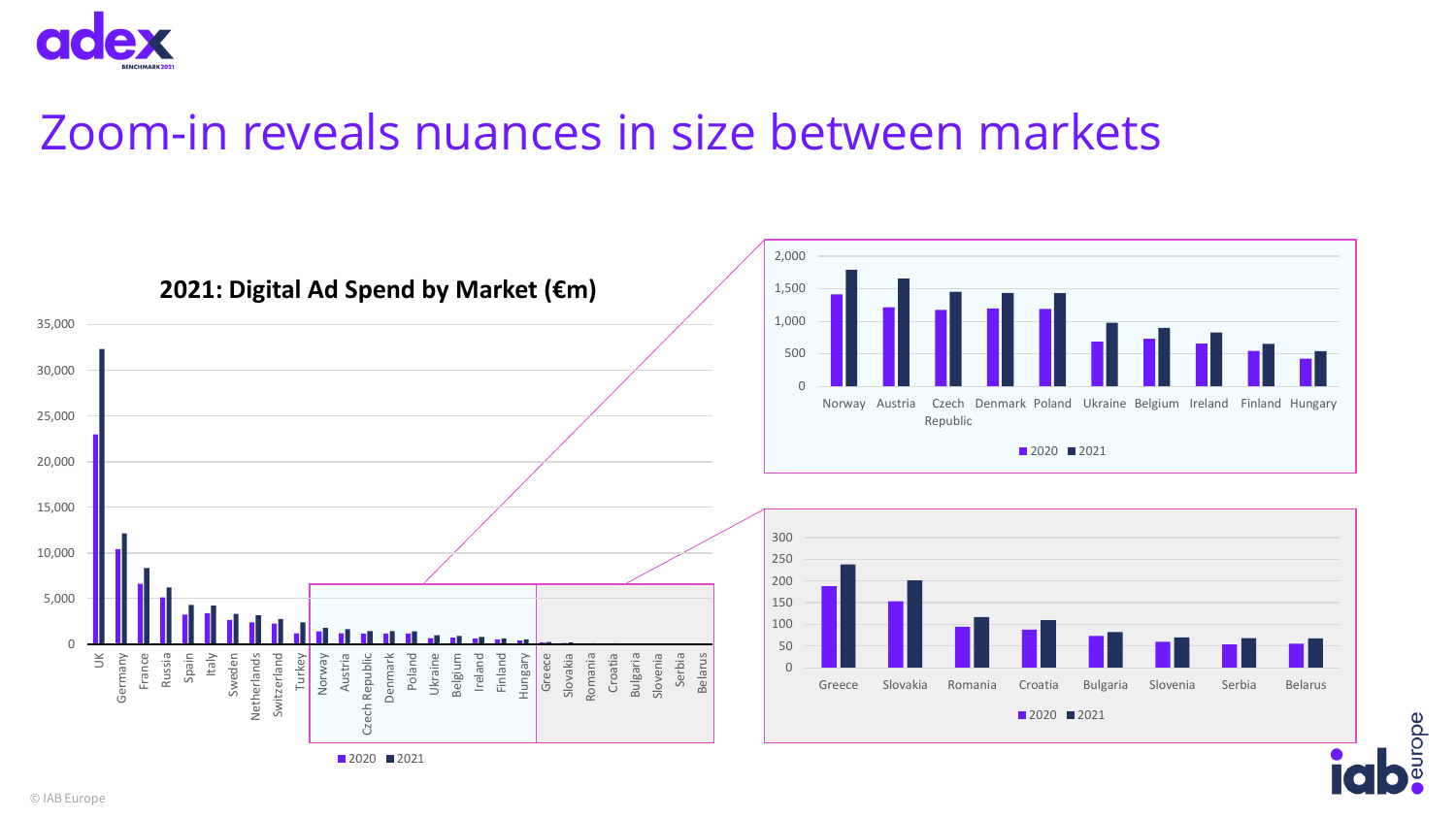

### All markets grew double-digit, many within a narrow range of mid 20ies



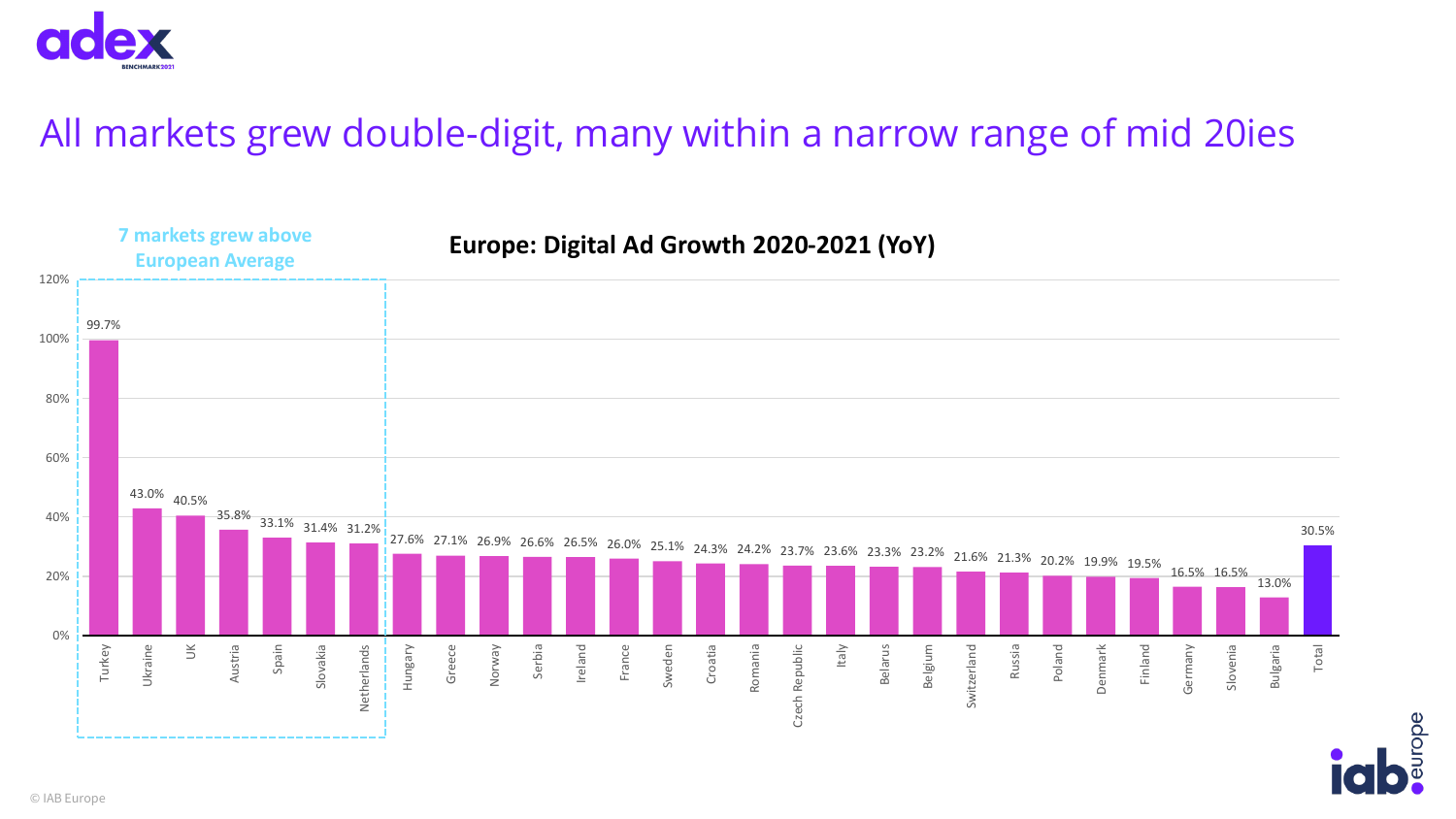

#### Tale of 2 recoveries: 2020 resilience meant slower 2021 growth and vice versa

#### **Digital Ad Spend Growth Multiple vs European Average**



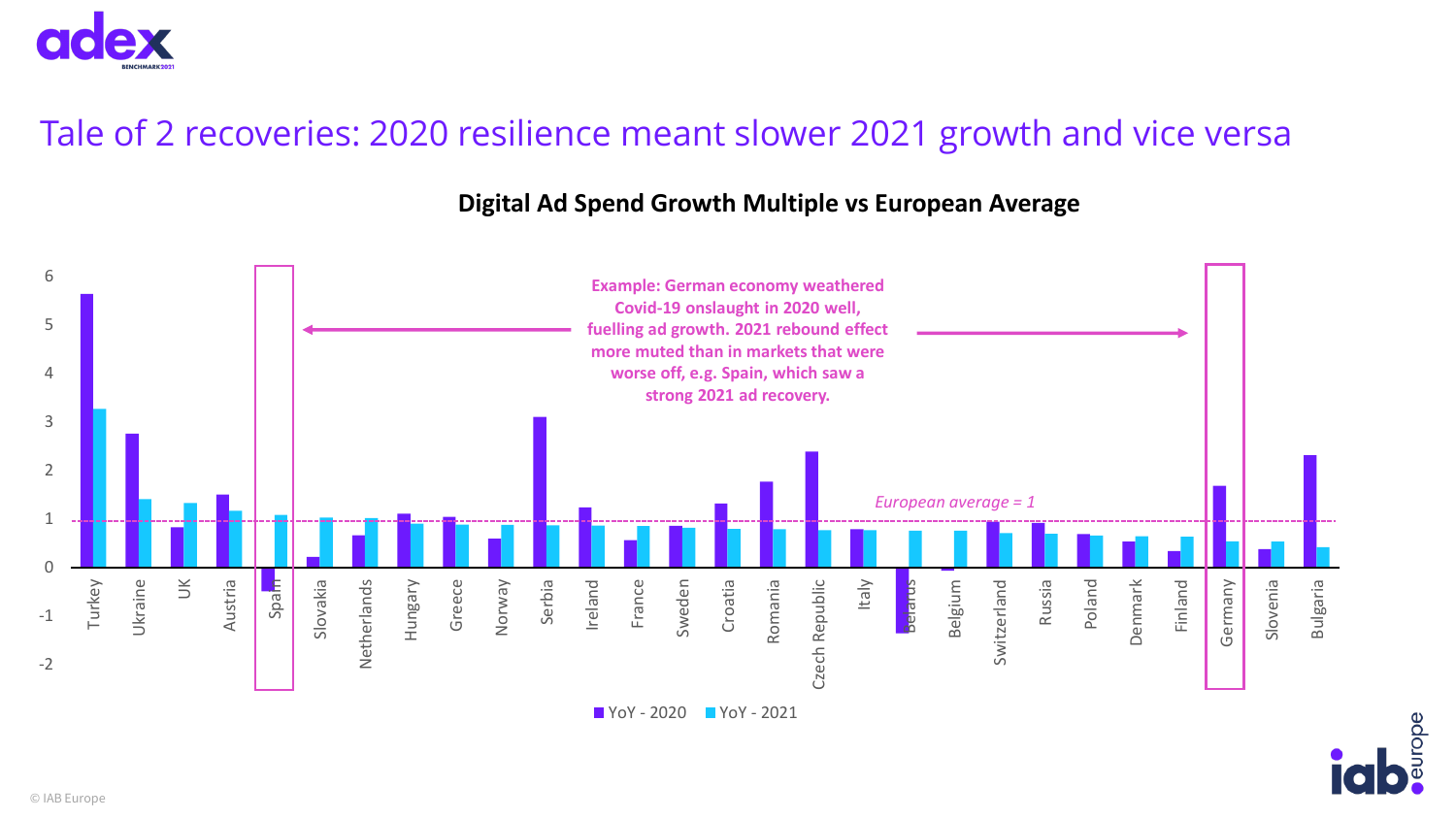

# 2019 to 2021 growth gives better picture of 'true' recovery

**Europe: Digital Ad Spend Growth 2019-2021** 



adon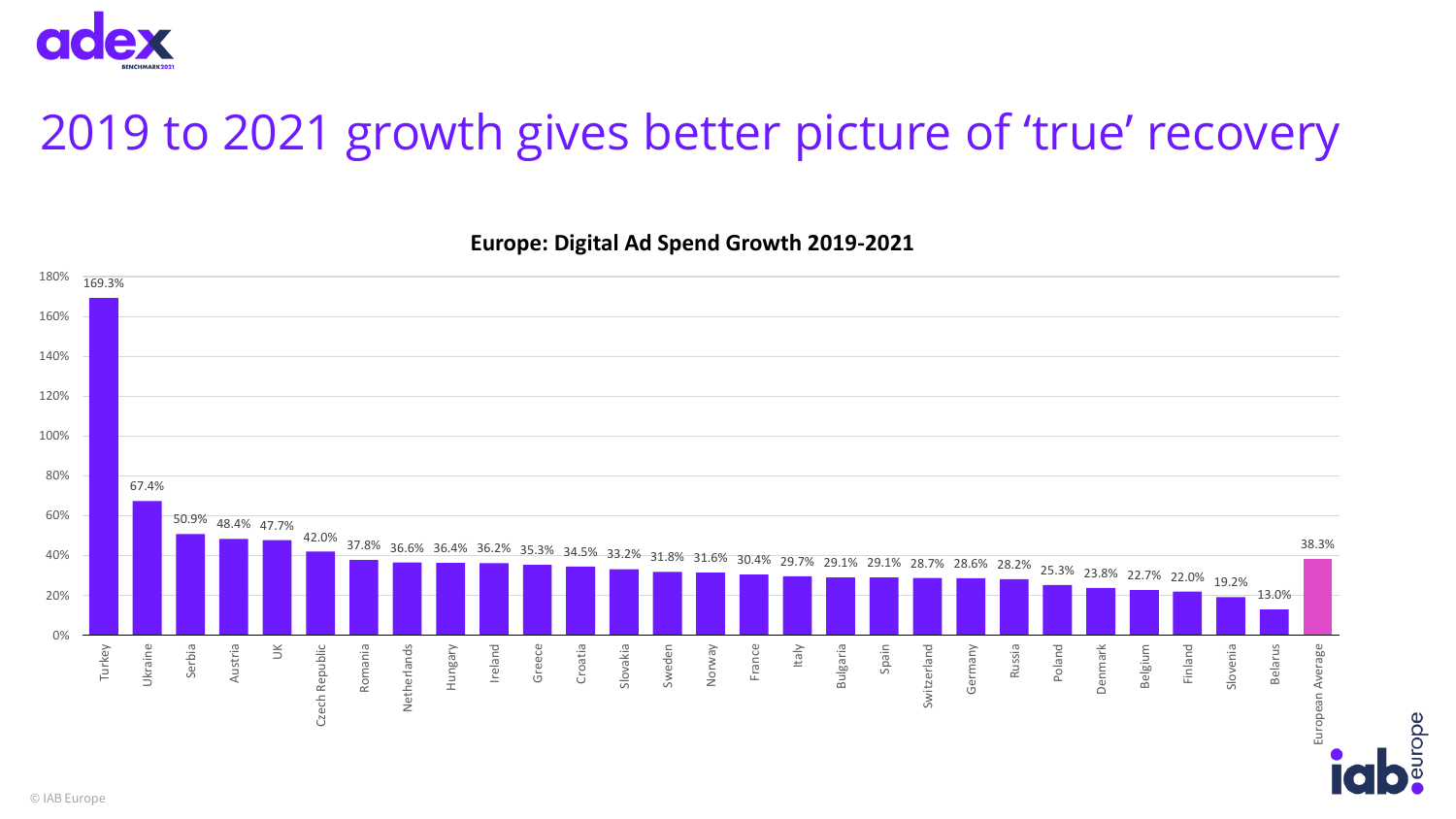

#### 10,000 9,325 9,000 Other, 12% 8,000 Switzerland, 2% 7,000 Sweden, 3% 6,000 Netherlands, 4% 5,000 UK, 43% Italy, 4% 4,000 3,000  $1,727$ <br>
| 1,718 Spain, 5% 2,000 1,196 1,096<br><u>|</u> 1,074<br>| 808 756 <sub>6</sub>74 <sup>808</sup> <sup>756</sup> <sup>674</sup> <sup>493</sup> <sup>436</sup> <sup>379</sup> <sup>295</sup> <sup>278</sup> <sup>240</sup> <sup>238</sup> <sup>175</sup> <sup>170</sup> <sup>118</sup> <sup>107</sup> <sup>51</sup> <sup>48</sup> <sup>23</sup> <sup>21</sup> <sup>14</sup> <sup>13</sup> <sup>10</sup> <sup>9</sup> 1,000 Russia, 5% 0  $\leqq$ France Germany Turkey Spain Italy Austria Denmark Romania Russia Sweden Norway Ukraine Poland Ireland Hungary Finland Greece Slovakia Croatia Serbia Slovenia Bulgaria Netherlands Switzerland Czech Republic Czech Republic Belgium Belarus Turkey, 6% Germany, 8% France, 8%

#### **2021: Digital ad Spend increase vs 2019 (€m)**

#### **Contribution to digital ad growth (share of 2021 revenue gains)**

urope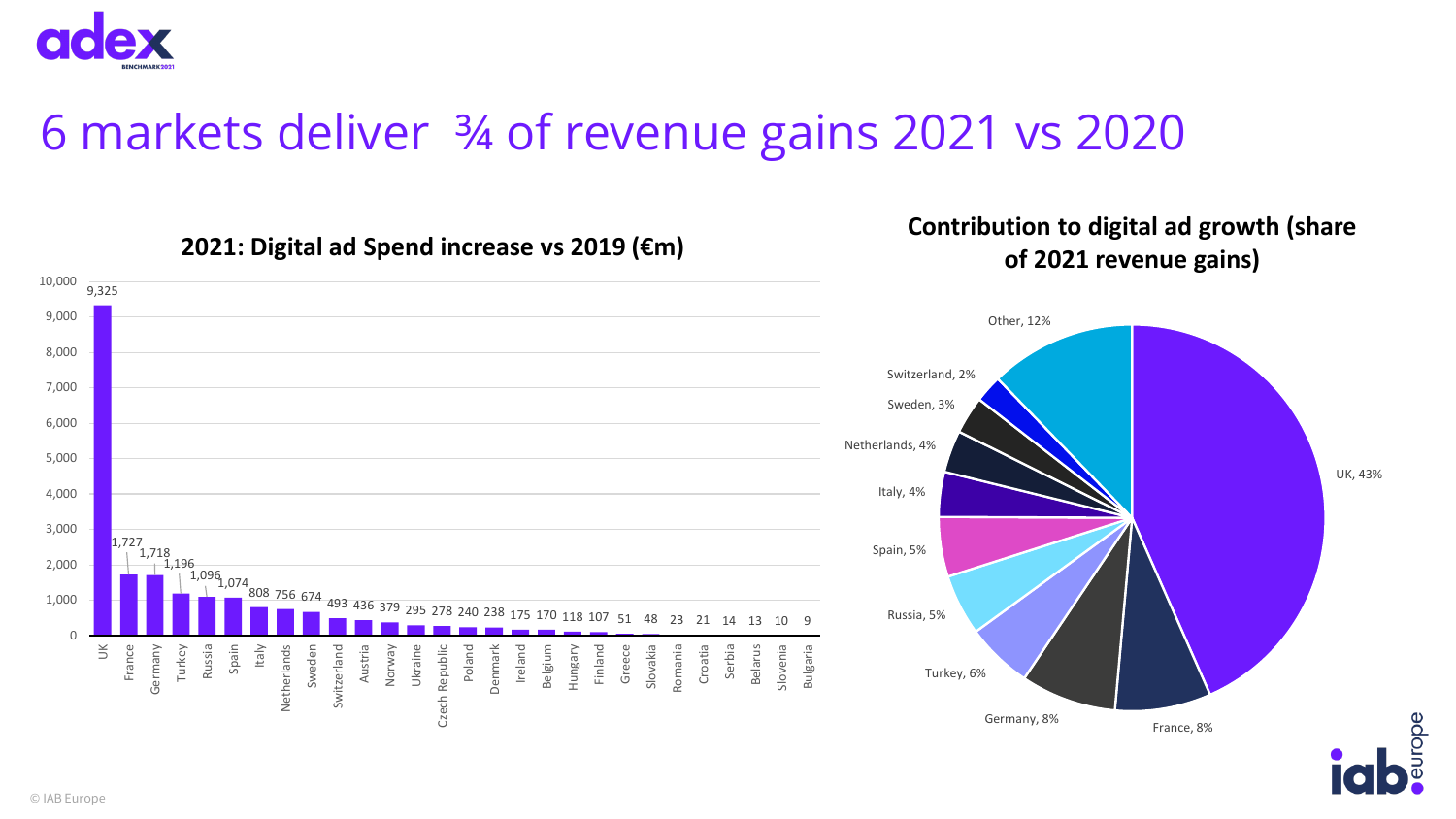

### Headroom for growth: key markets still lag behind digital ad spend per head

**Digital Ad Spend Per Capita (€)**



urope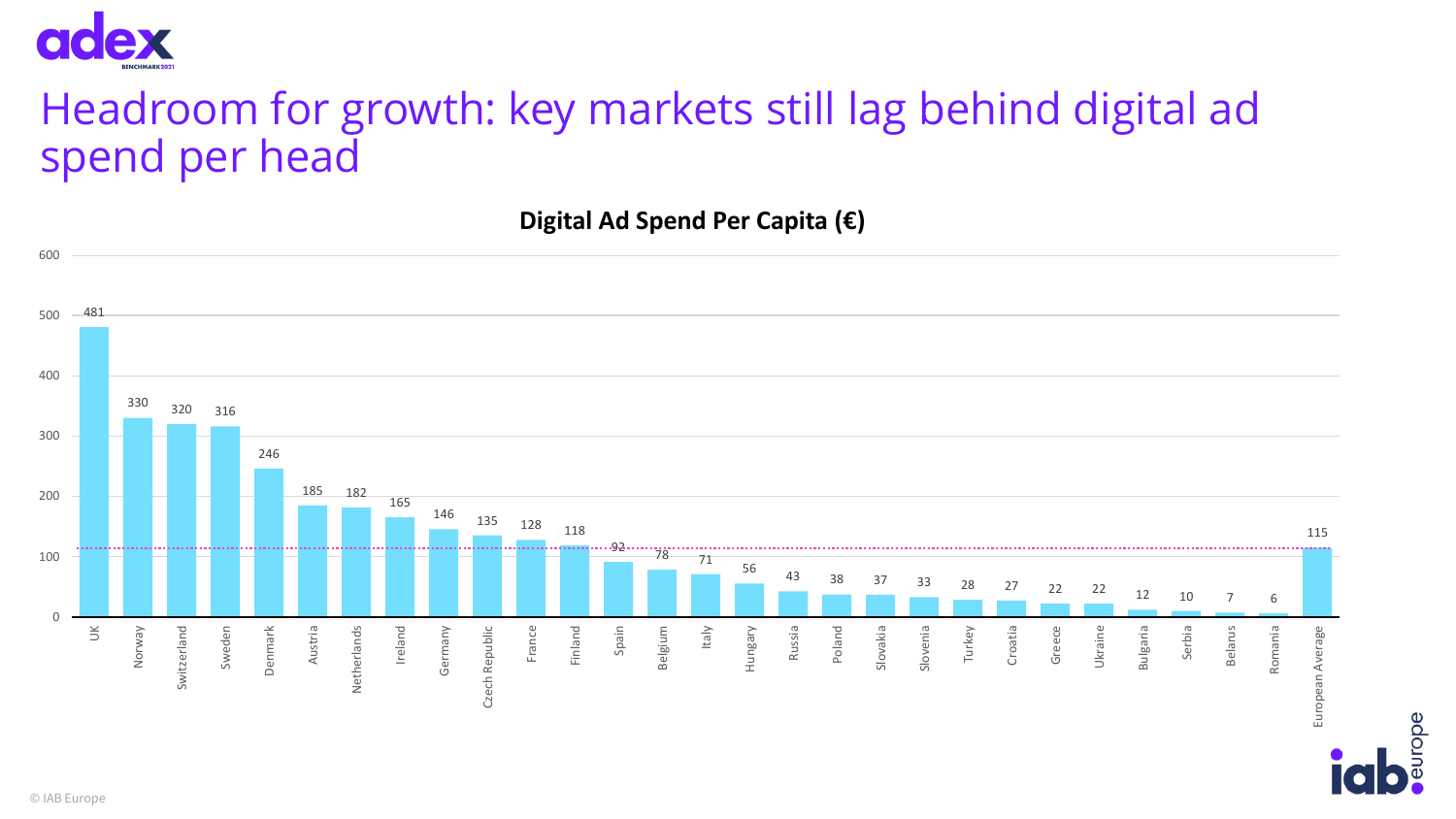

### Example: European 'Big 5': Significant market potential to close gap with UK



#### **"Big 5" European Economies: Digital Ad Spend vs Key Macro Metrics**

*Source & Notes: GDP and population data: World Bank. While digital ad spend comparisions need to factor in total ad spend across media channels and digital infrastructure, this comparison intends to illustrate the potential.* 

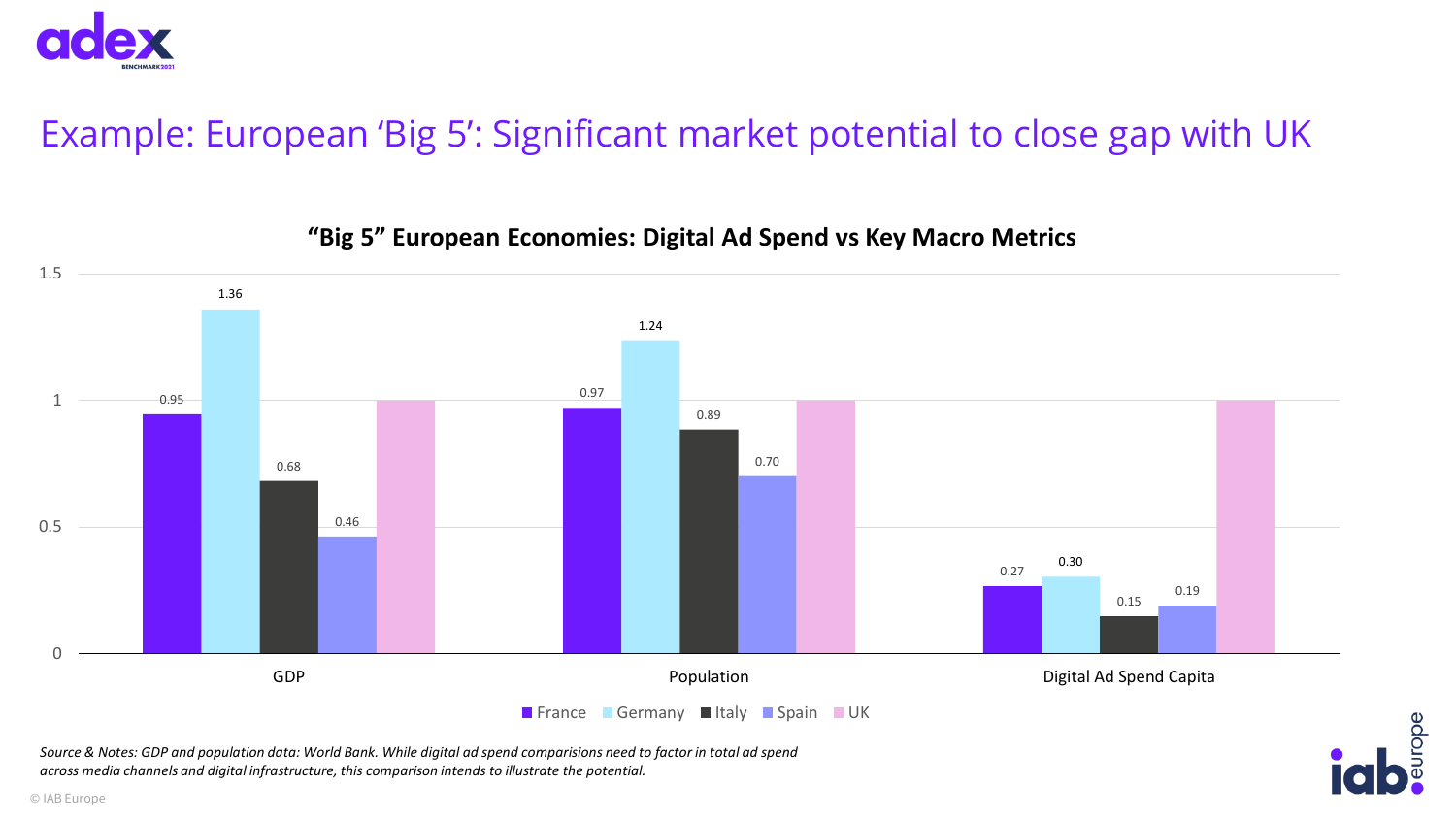

### Markets vary in growth & maturity – but more mature does not mean less growth



rope

*Digital ad growth 2021 (YoY)*

Digital ad growth 2021 (YoY)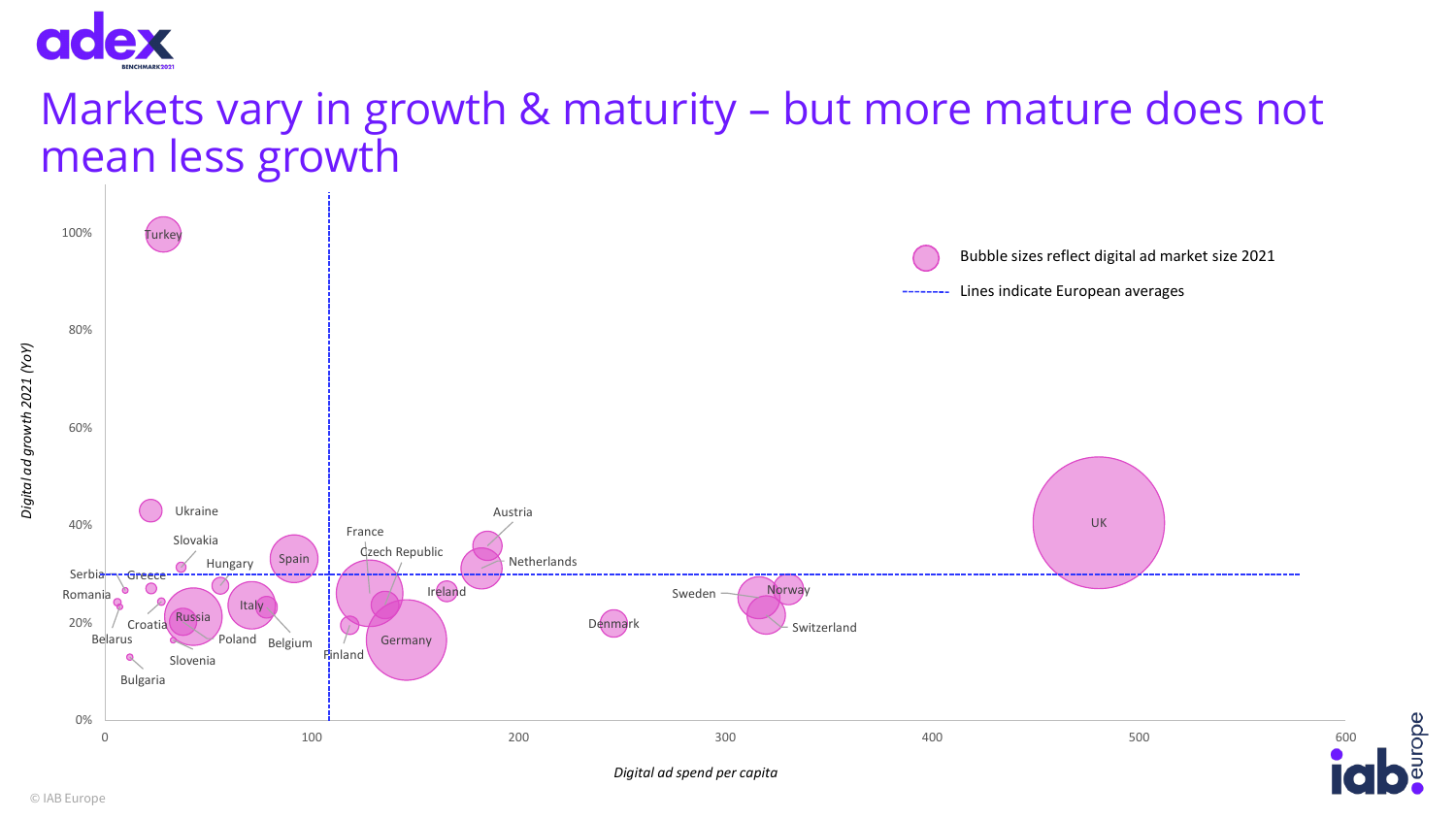# **FORMATS**

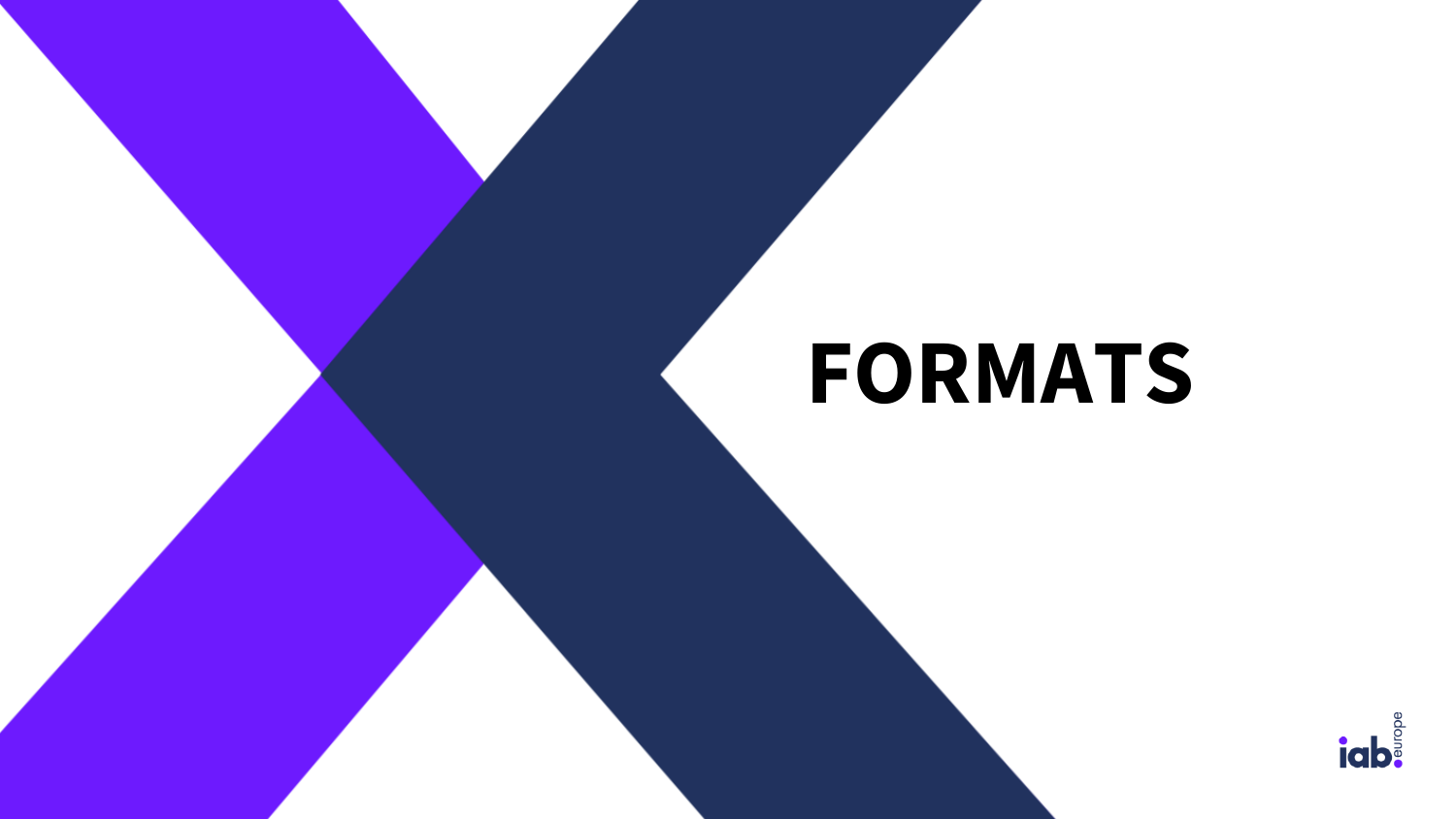

# Display formats continued share gain after 2020 surge…

| 100%  |                                                    |                         |                |                |                |                |                |                |       |       |       |       |       |       |       |       |
|-------|----------------------------------------------------|-------------------------|----------------|----------------|----------------|----------------|----------------|----------------|-------|-------|-------|-------|-------|-------|-------|-------|
| 90%   |                                                    |                         |                |                |                |                |                |                |       |       |       |       |       |       |       |       |
| 80%   | 46.8%                                              | 47.6%<br>18.3%<br>34.1% | 44.5%<br>18.9% | 33.8%          | 31.3%          | 33.3%          | 32.7%          | 34.0%          | 37.7% | 36.9% | 39.6% | 40.9% | 43.9% | 44.6% | 48.1% | 49.6% |
| 70%   |                                                    |                         |                |                |                |                |                |                |       |       |       |       |       |       |       |       |
| 60%   |                                                    |                         |                | 18.9%<br>47.3% | 20.7%<br>48.0% | 19.6%<br>47.1% | 18.5%<br>48.8% | 16.8%<br>49.2% |       | 16.4% | 15.2% | 13.2% | 12.6% | 12.5% |       |       |
| 50%   |                                                    |                         |                |                |                |                |                |                | 15.6% |       |       |       |       |       | 8.8%  | 7.5%  |
| 40%   | 19.3%                                              |                         |                |                |                |                |                |                |       |       |       |       |       |       |       |       |
| 30%   |                                                    |                         | 36.6%          |                |                |                |                |                | 46.7% | 46.7% | 45.2% | 45.9% | 43.5% | 42.9% | 43.1% | 42.9% |
| 20%   | 33.9%                                              |                         |                |                |                |                |                |                |       |       |       |       |       |       |       |       |
| 10%   |                                                    |                         |                |                |                |                |                |                |       |       |       |       |       |       |       |       |
| $0\%$ |                                                    |                         |                |                |                |                |                |                |       |       |       |       |       |       |       |       |
|       | 2006                                               | 2007                    | 2008           | 2009           | 2010           | 2011           | 2012           | 2013           | 2014  | 2015  | 2016  | 2017  | 2018  | 2019  | 2020  | 2021  |
|       | ■ Classifieds & Directories<br>Display<br>■ Search |                         |                |                |                |                |                |                |       |       |       |       |       |       |       |       |

edo.

#### **Europe: Digital Ad Spend Split by Format**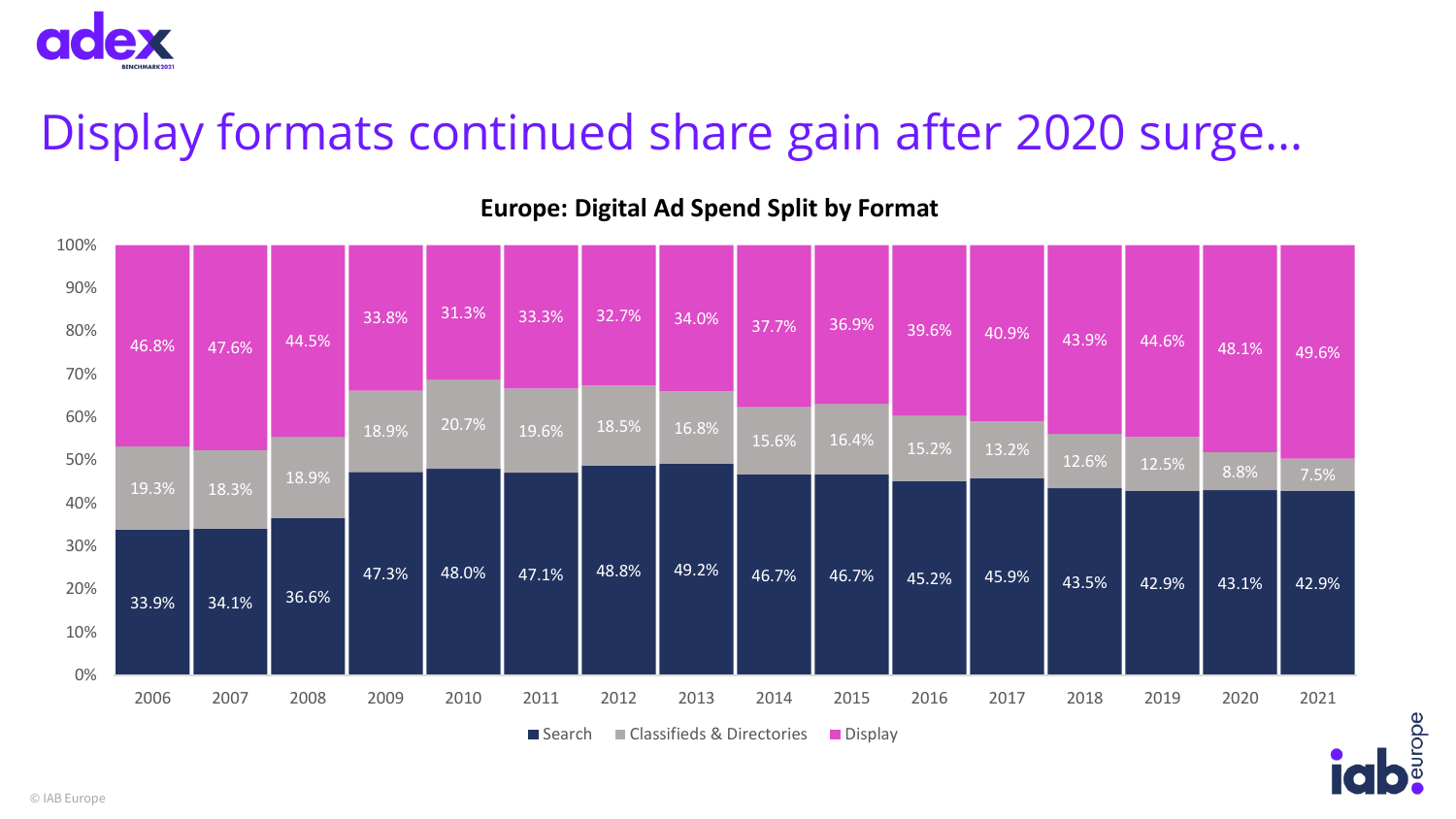

# …exceeding €40bn driven by video and social



europe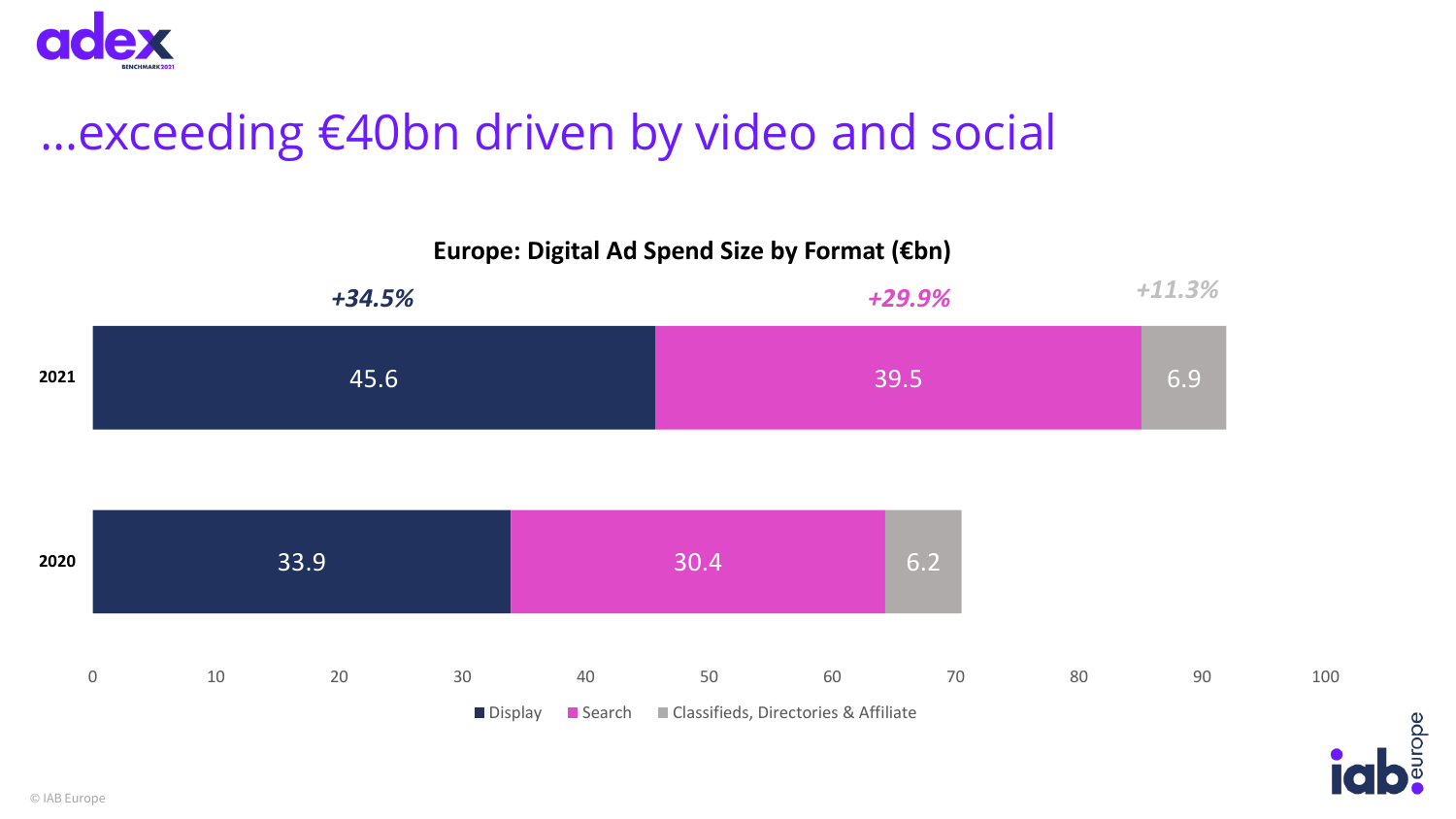

### Display is over 50% of digital ad spend in a majority of markets



urope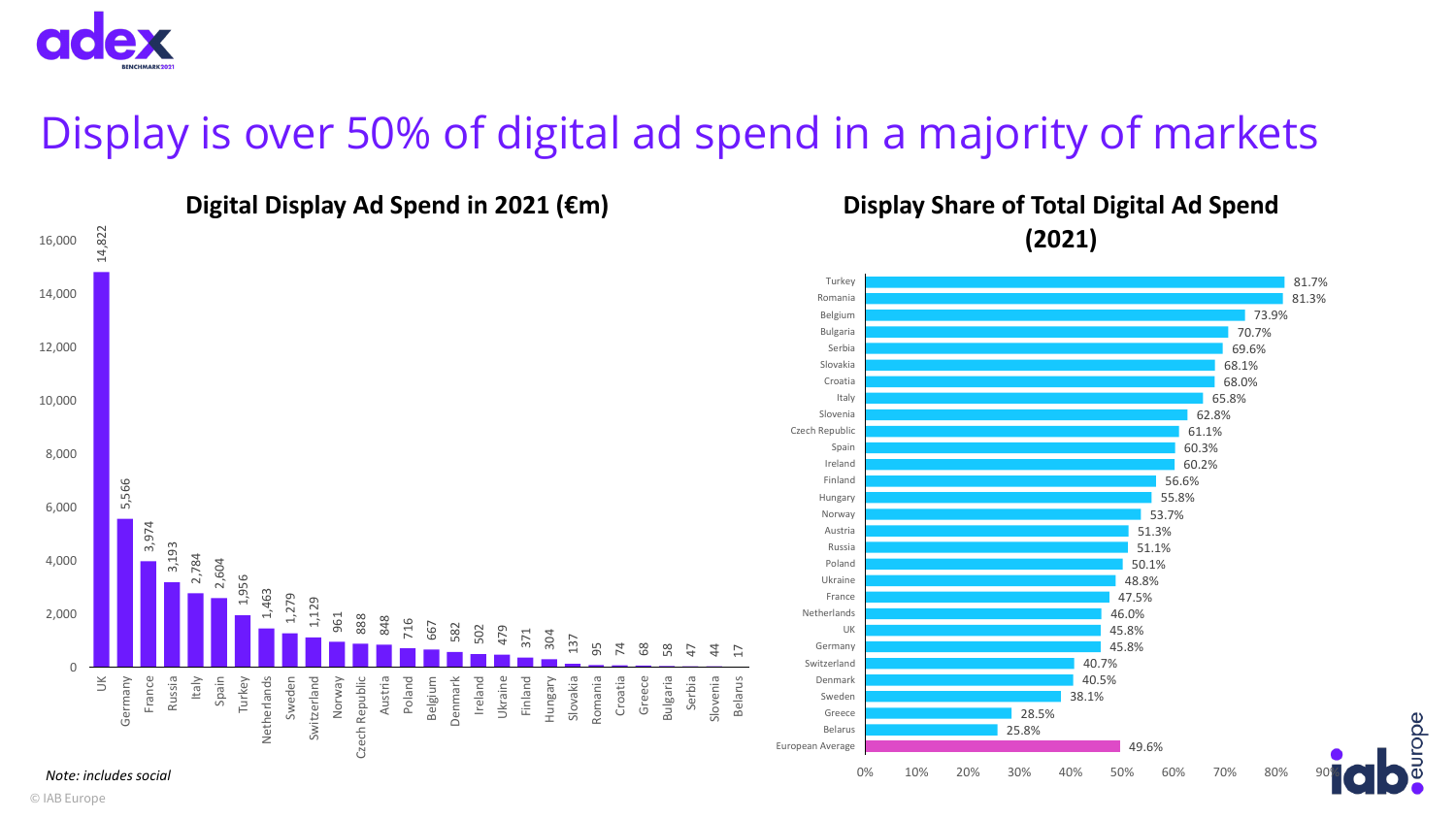

### Social is 25% of all digital ad spend…

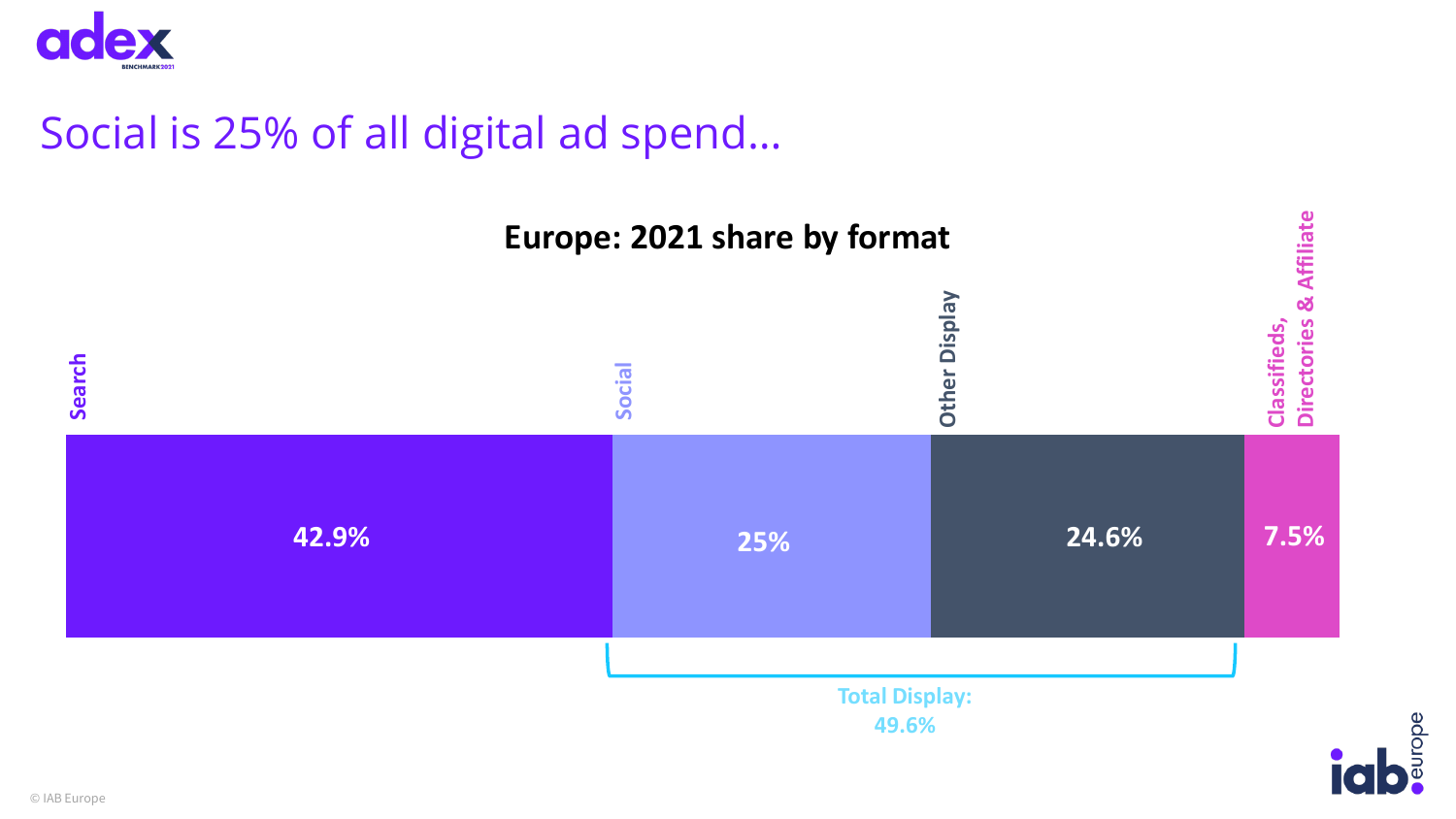

# …and 50% of display spend





*Note: Data on social share is not comparable with previous IAB Europe Adex Benchmark reports due to changes measurement of social and 'long-tail' display ad spend by national markets.*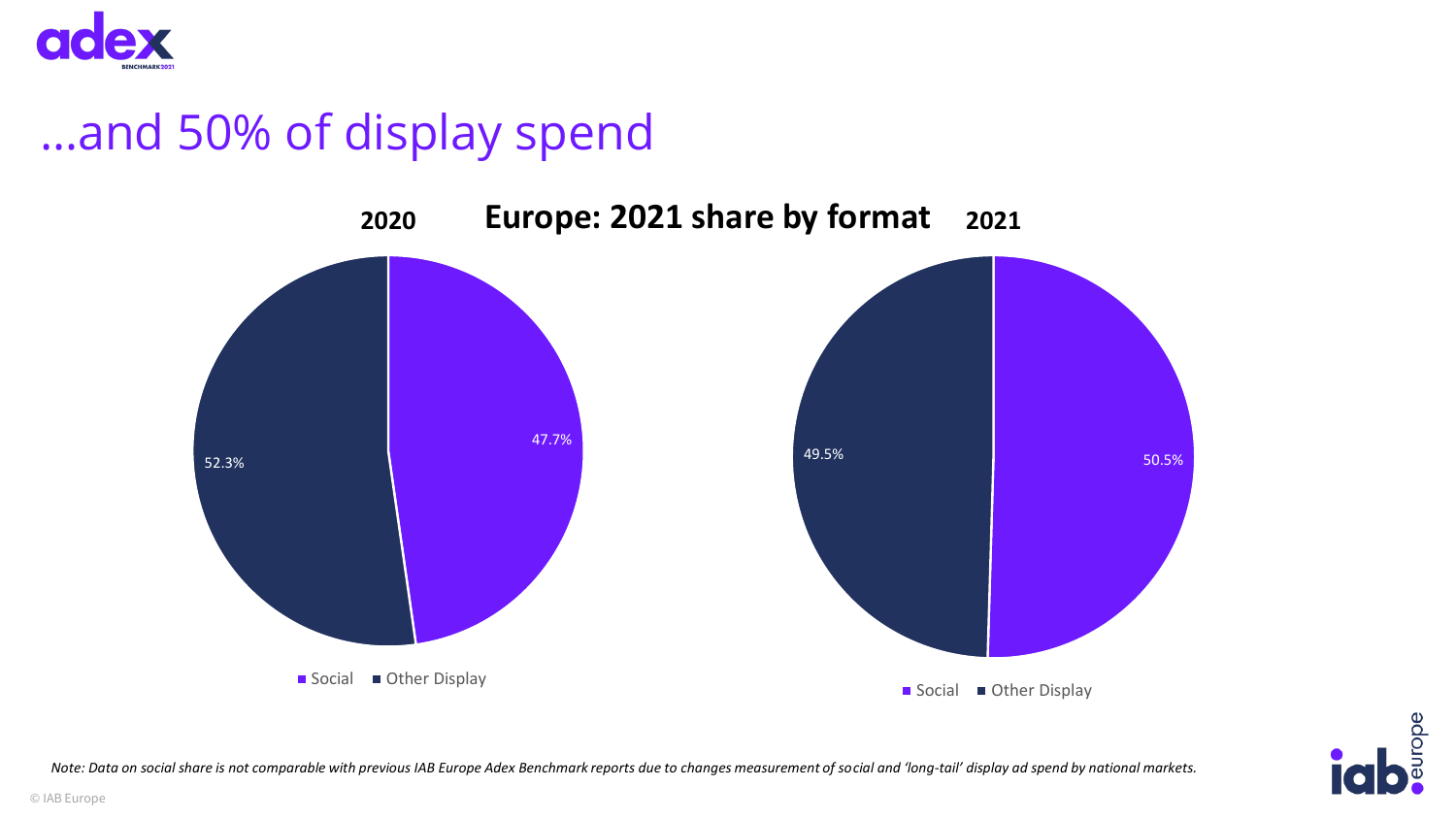

### Social grew faster than other display, while search outperformed non-social display



urope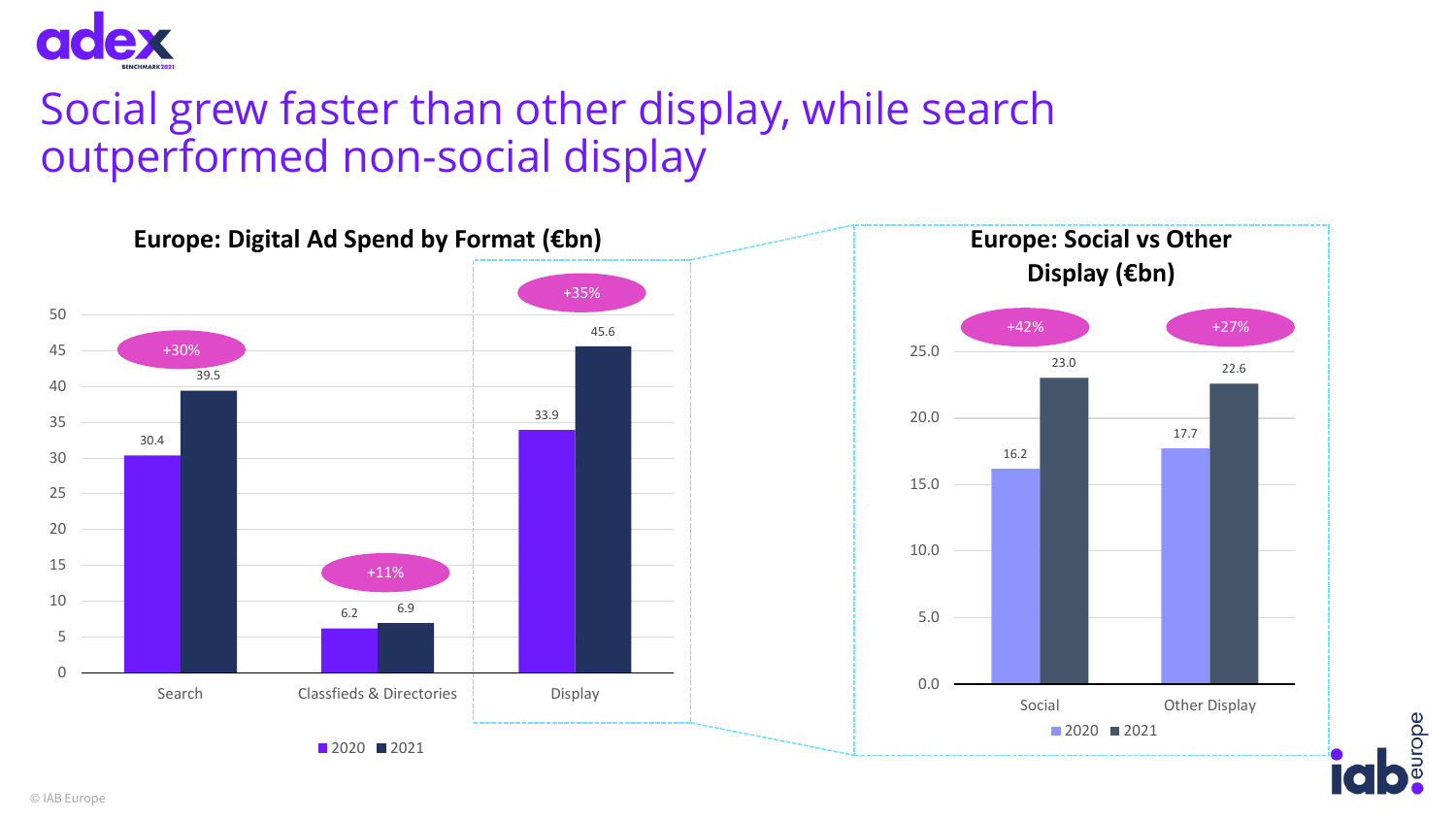

### Video was the fastest growing segment within social



**Europe: Social Ad Spend (€bn)**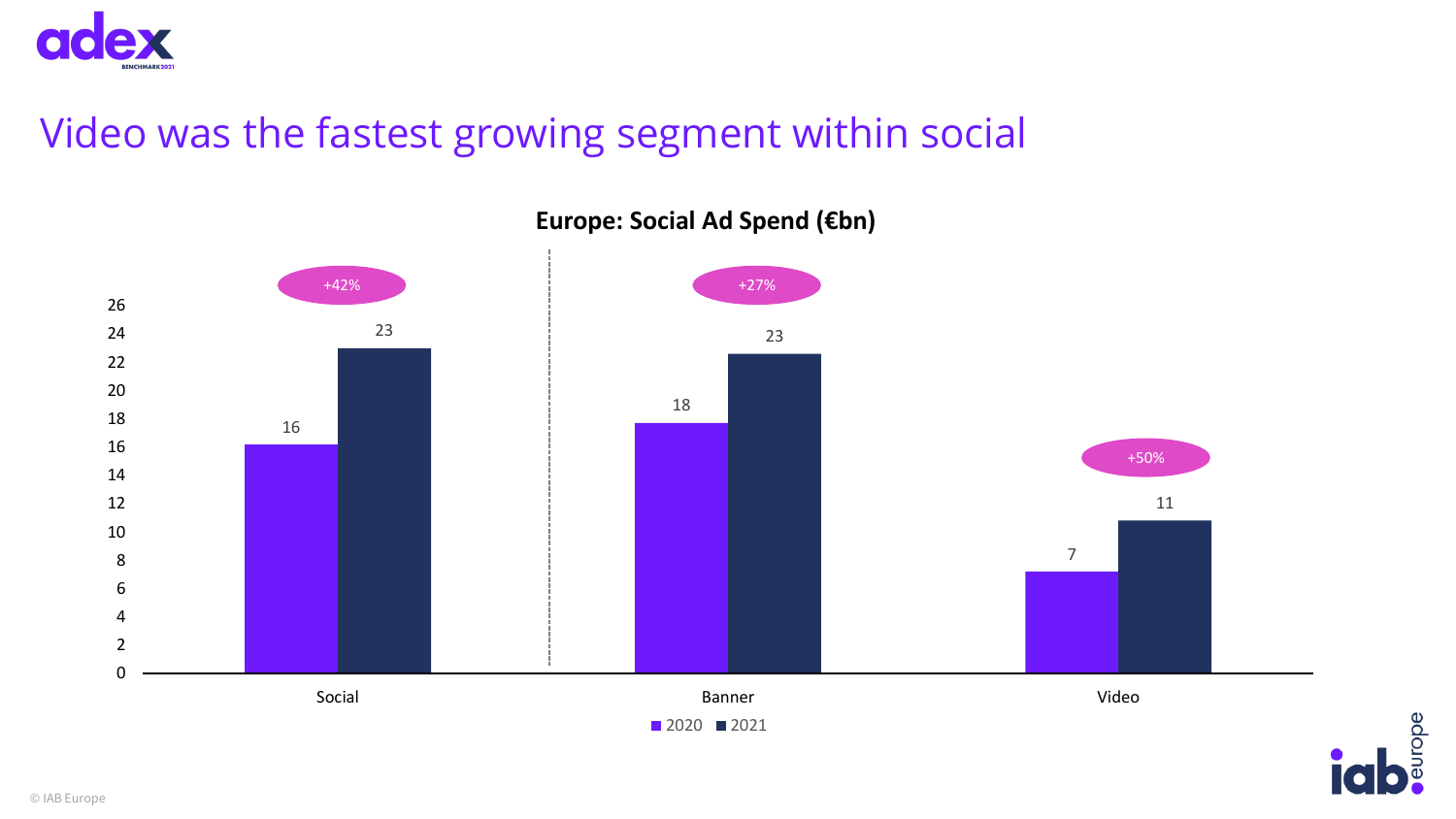

# Video is a crucial driver for display growth

**Europe: Display Ad Spend incl. Social (€bn)**



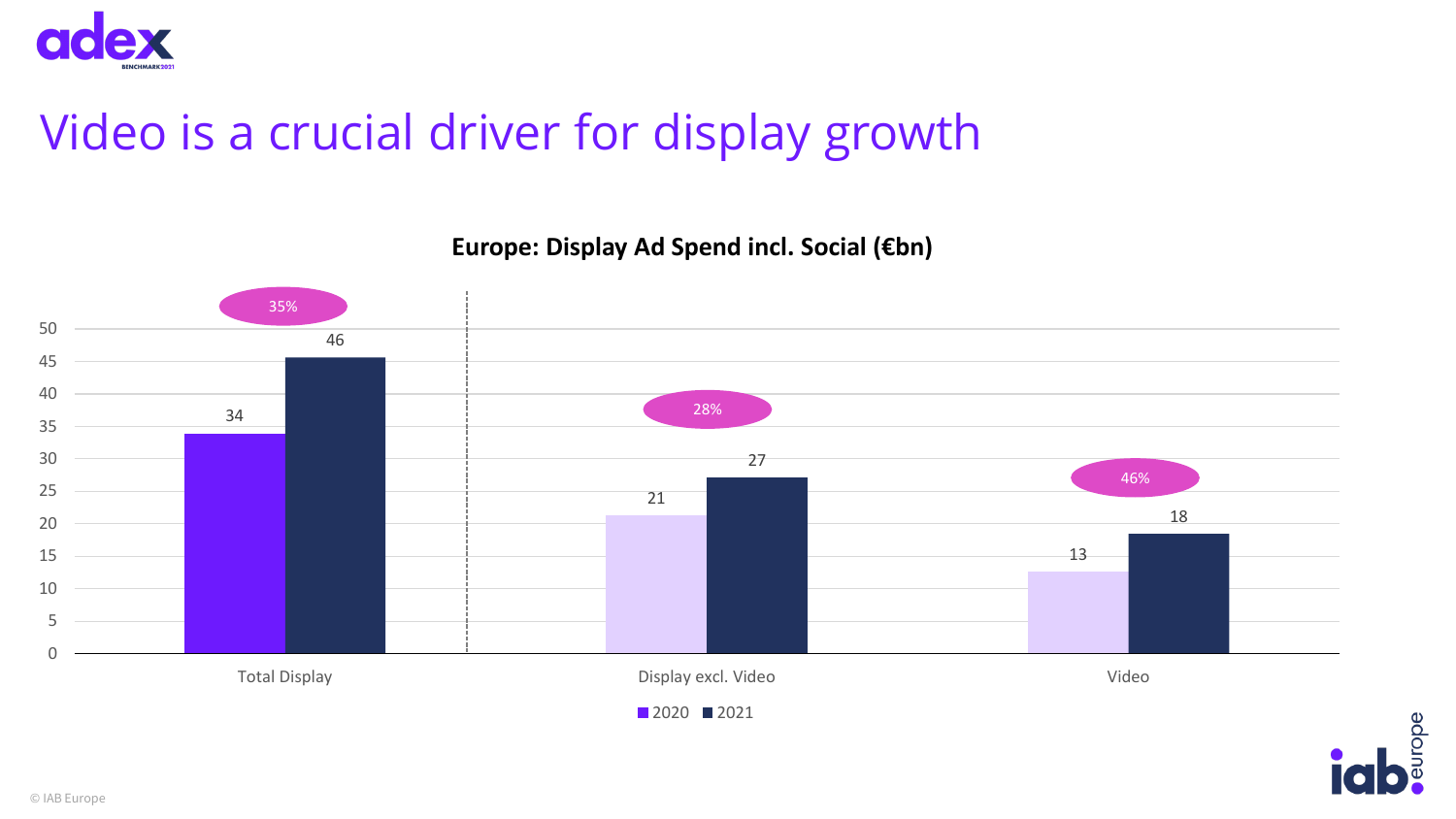

#### Outside of social: sectoral shift towards video – audio nascent but growing



urope

#### **Europe: Display Ad Spend excl. Social (€bn)**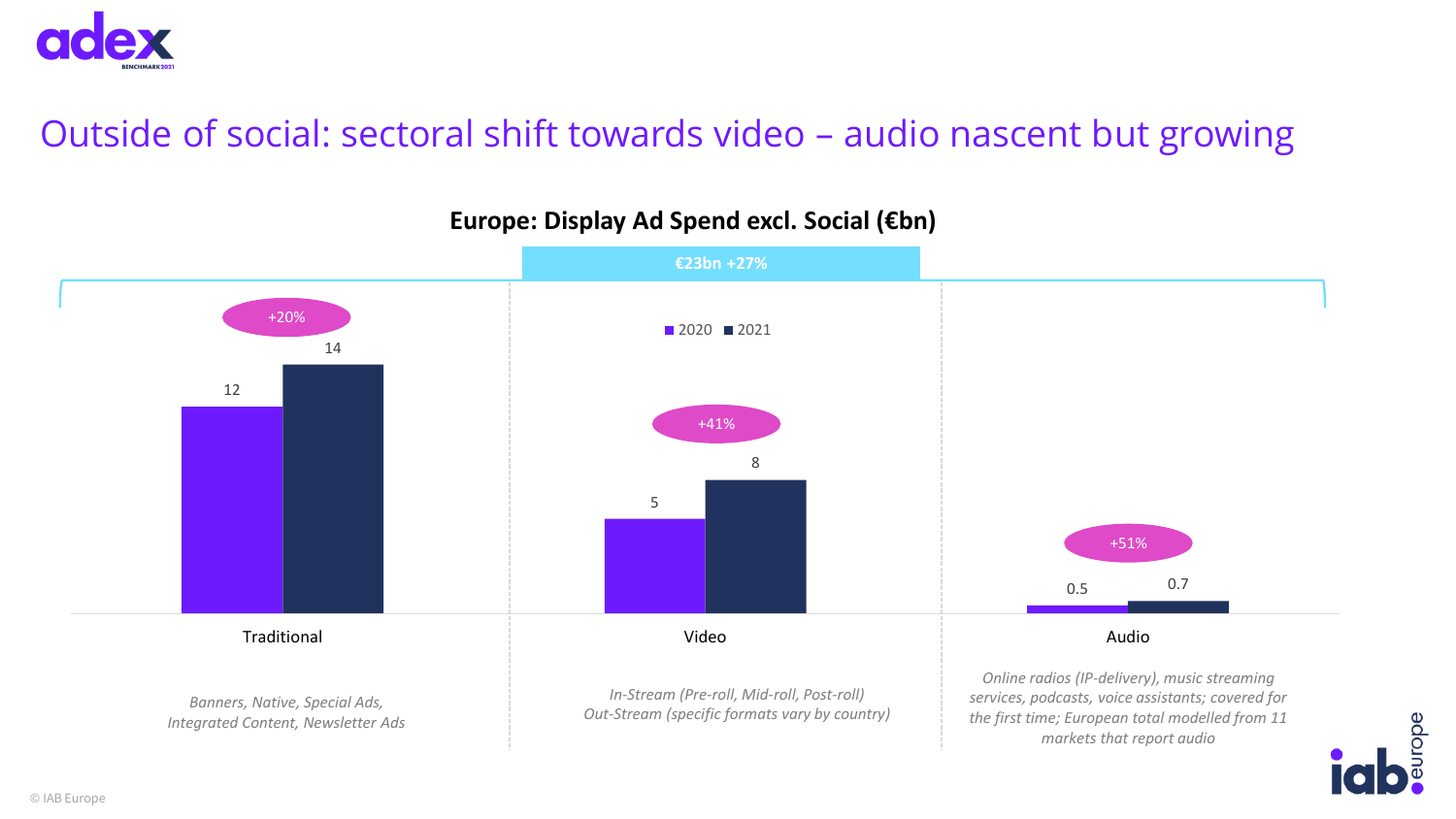

**Video-first markets**

### Video now exceeds half of total display spend in 3 markets

#### 70% 58% 60% 51% 51% 49% 47% 47% 45% 50% 41% 40% 39% 41% 40% 37% 34% 33% 33% 33% 32% 31% 30% 29% 29% 28% 28% 27% 26% 30% 23% 23% 21% 18% 20% 10% 0% Italy Bulgaria Slovakia Ukraine Ireland Finland Belarus Sweden France Belgium Slovenia Germany Spain Croatia Turkey Russia Poland Serbia Austria Hungary Romania Denmark Greece  $\leq$ Netherlands Switzerland Czech Republic Norway European Average Czech Republic European Average

urope

**Europe: Video share of total display (2021)**

*Note: includes social*

© IAB Europe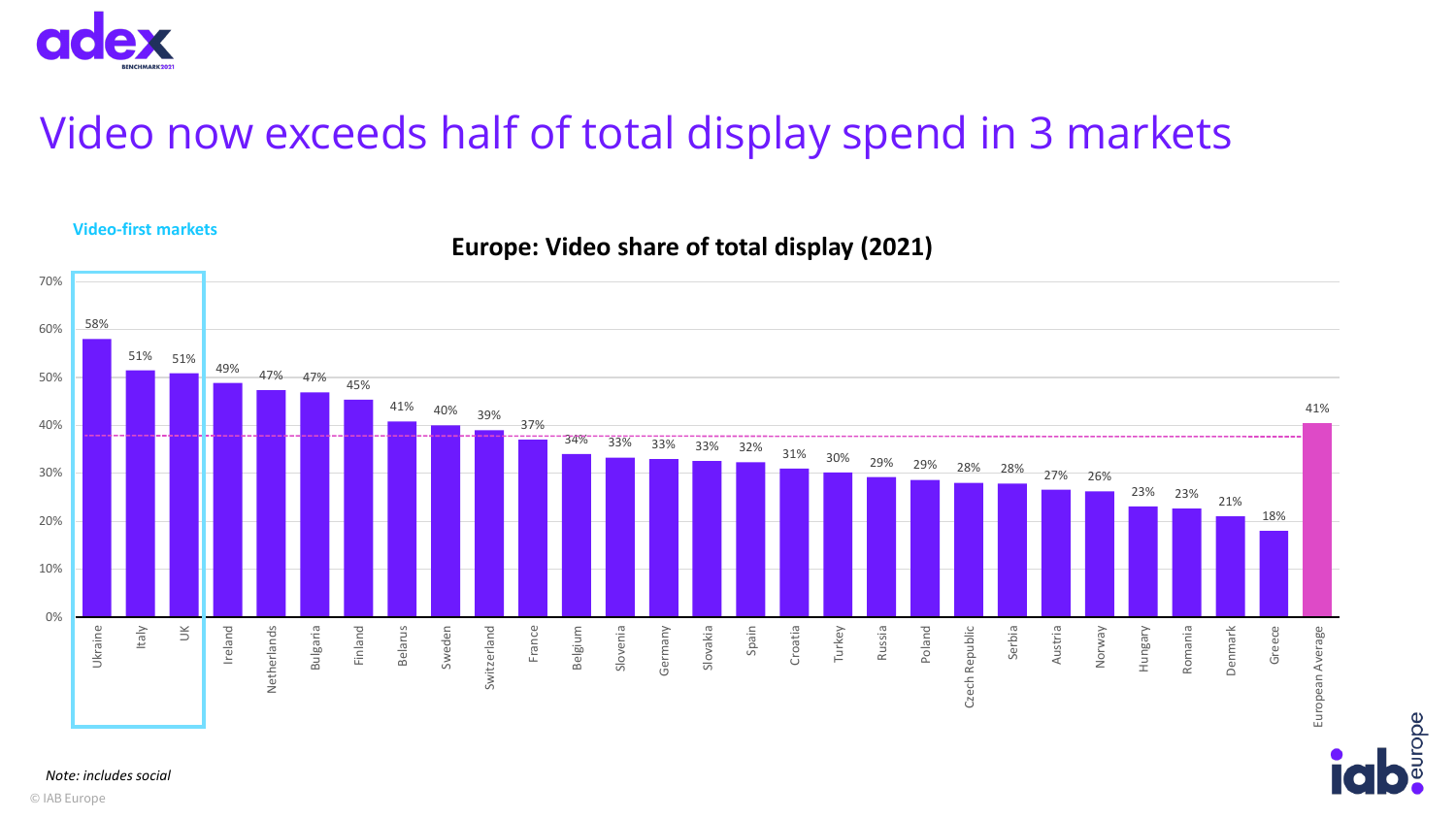

# Programmatic outperformed I/O based display…

**Europe: Programmatic vs Other Display Spend excl. Social (€bn)\***





*\*Programmatic excludes social. Includes banner, video and audio.*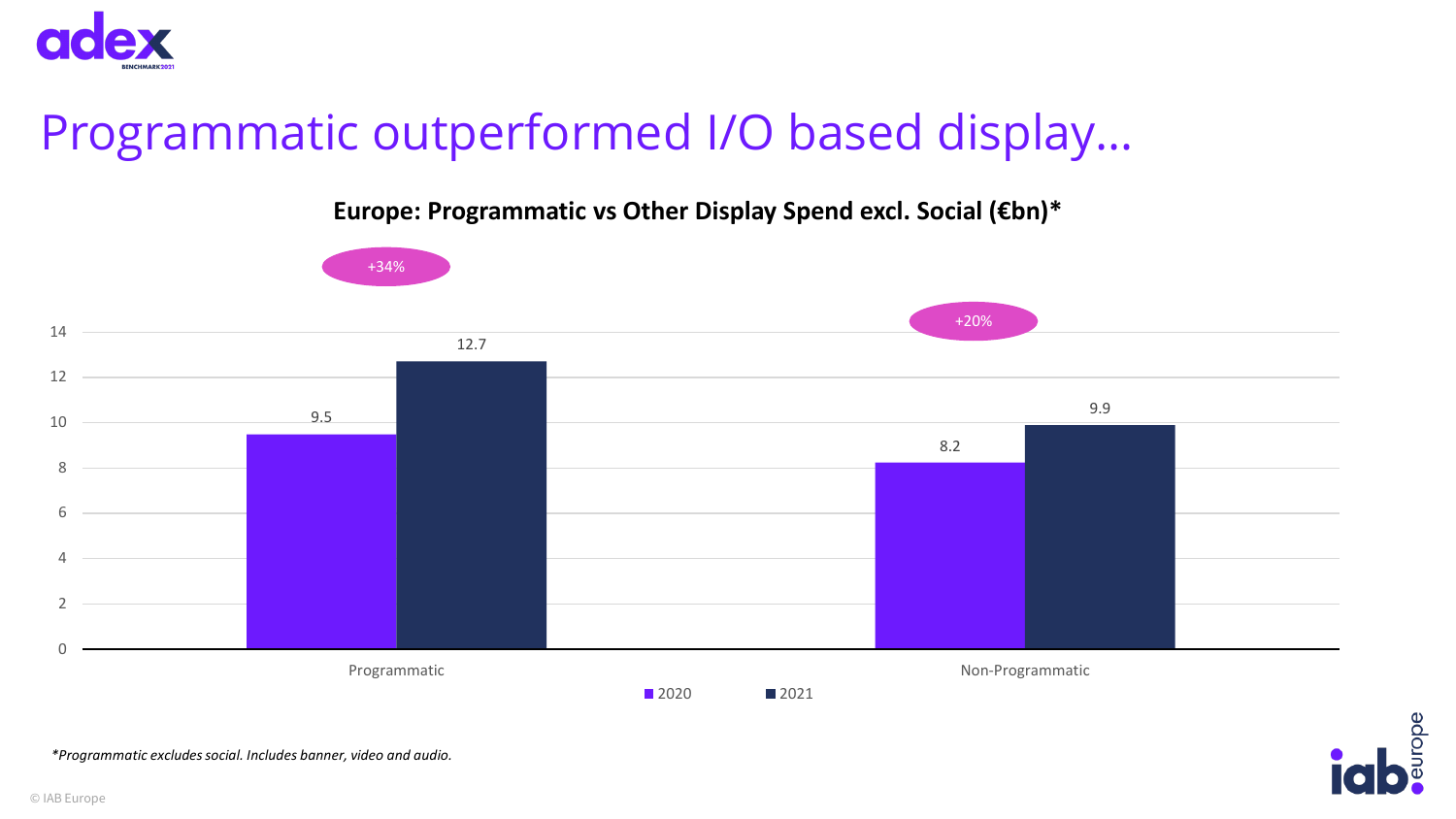

# …and now commands 56% of display



**Europe: Programmatic Share of Display\***

*\*Programmatic excluding social, share calculated based on non-social display. IAB Europe estimates: Some IABs provide programmatic data including social, which we have adjusted to ensure like-for-like comparison.*

- Programmatic defined as excluding social
- Publisher approach & concentration of sell-side influence programmatic adoption between markets
- Fast ramp up of second mover markets, especially in **CEE**
- Move to private market places as open market share declines

European Average

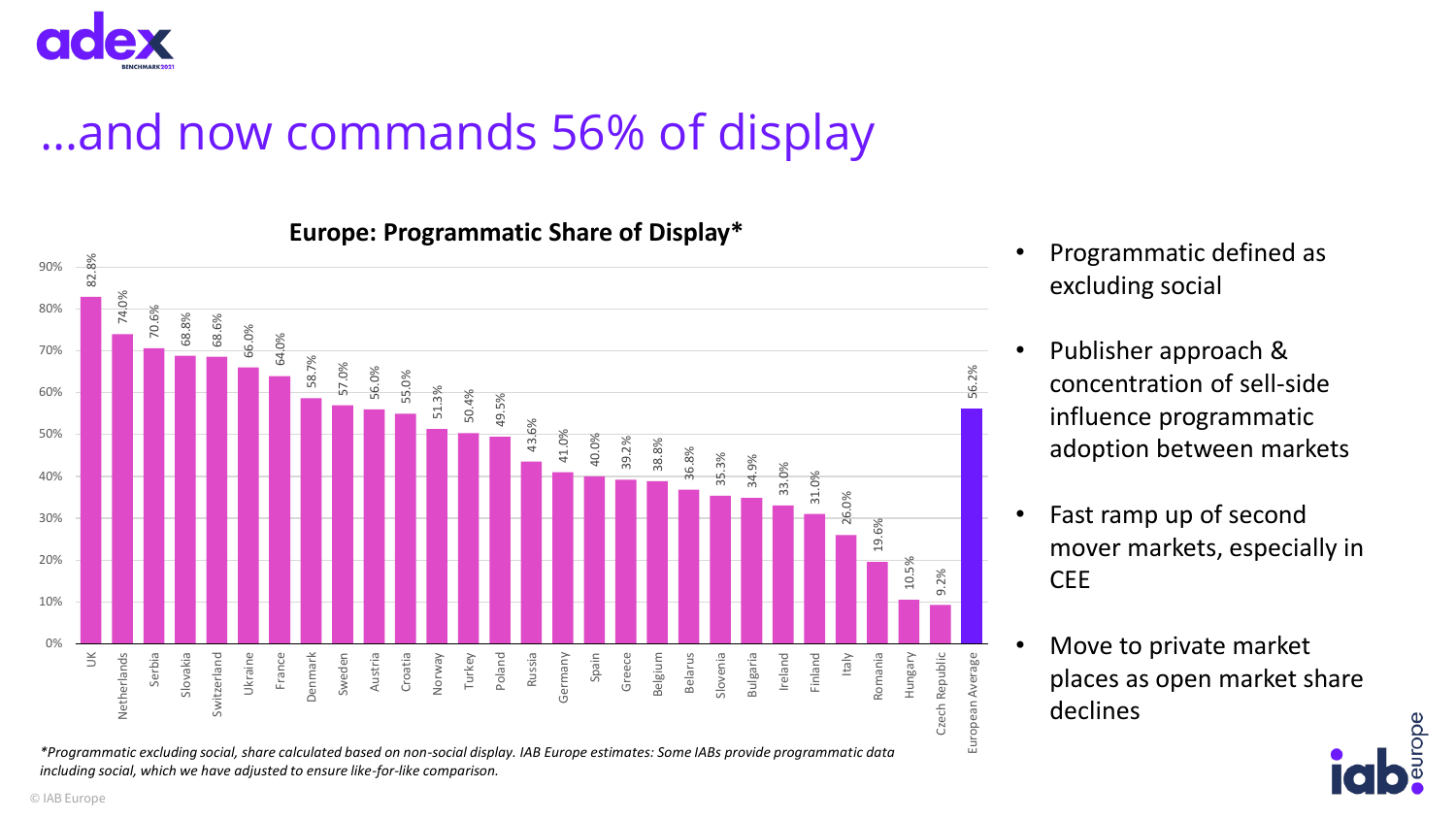

# 13 markets recorded double-digit growth in display…



urope

*Note: includes social*

© IAB Europe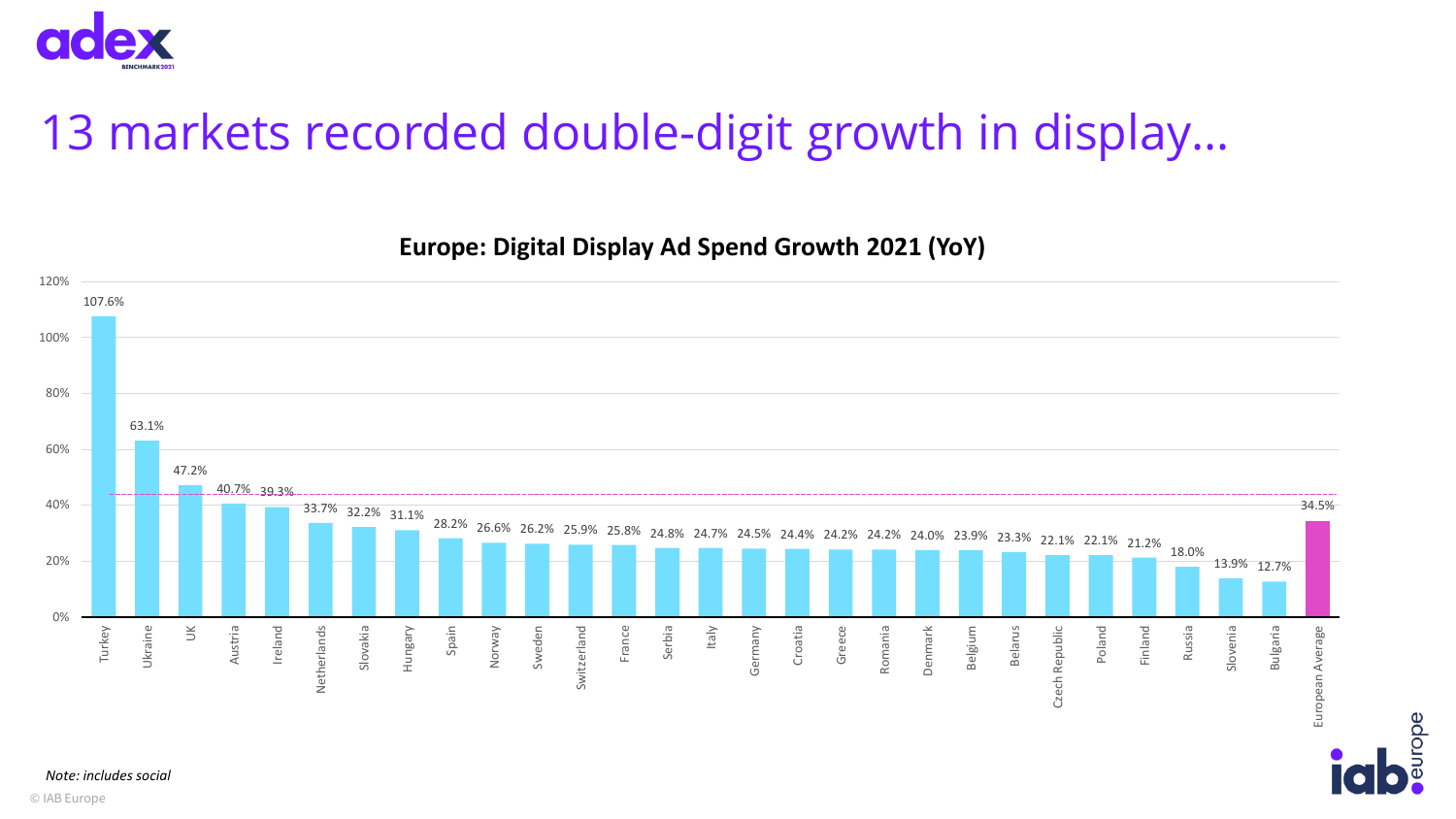

# Digital audio remains nascent but fast growing

#### **Digital Audio Ad Spend in 2021 (€m)**



#### *Note: Share calculation on the basis of total display excl. social*

#### **Digital Audio Ad Spend: YoY Growth 2021 vs 2020**



#### **Digital Audio Share of Display Ad Spend excl. Social (2021)**



urope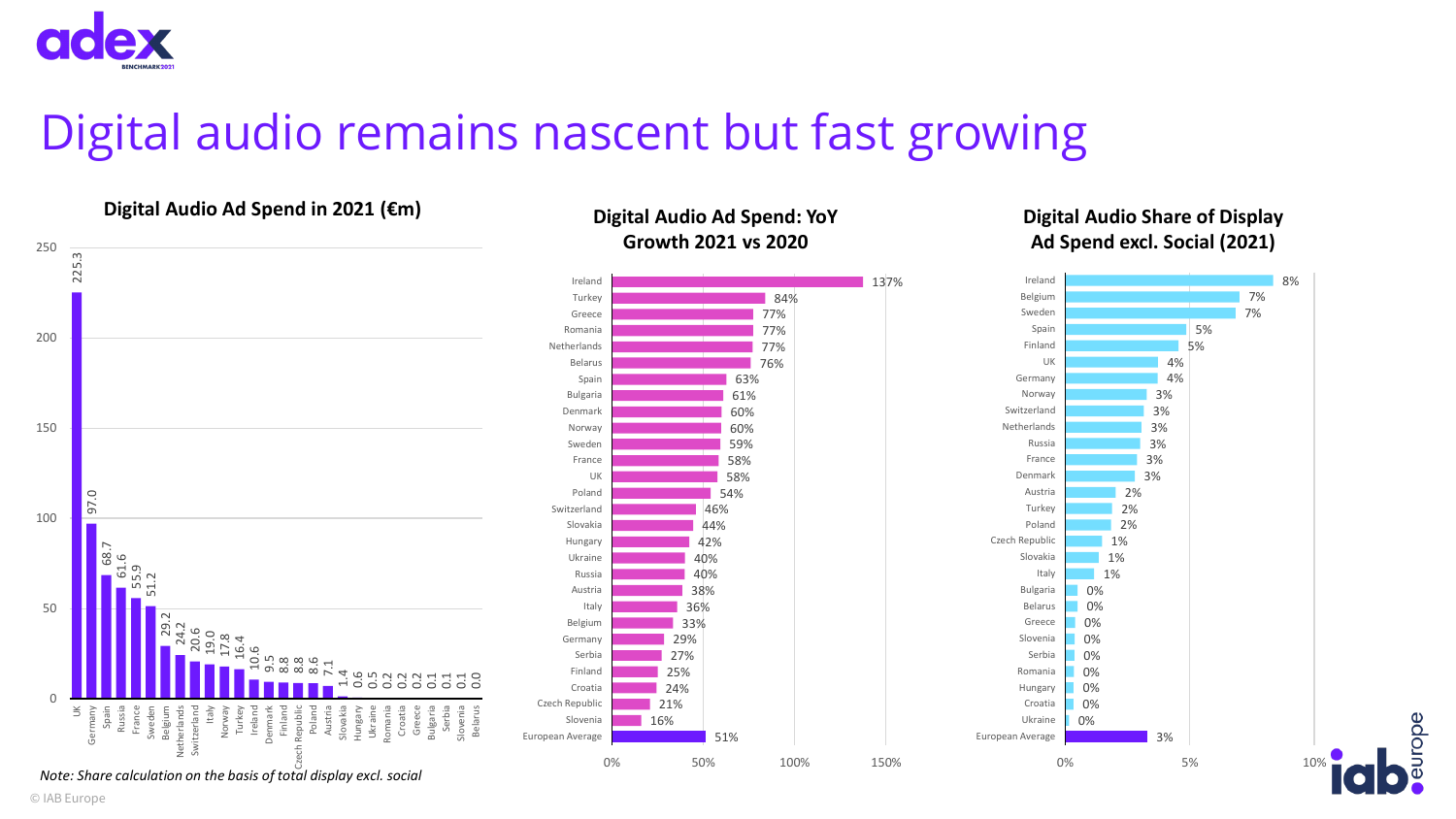

### UK dominates Paid-for Search, which is over 50% of digital ad spend in 3 European markets

**Paid-for Search Share of Total Digital Ad Spend (2021)**

urope



**Paid-for Search Ad Spend in 2021 (€m)**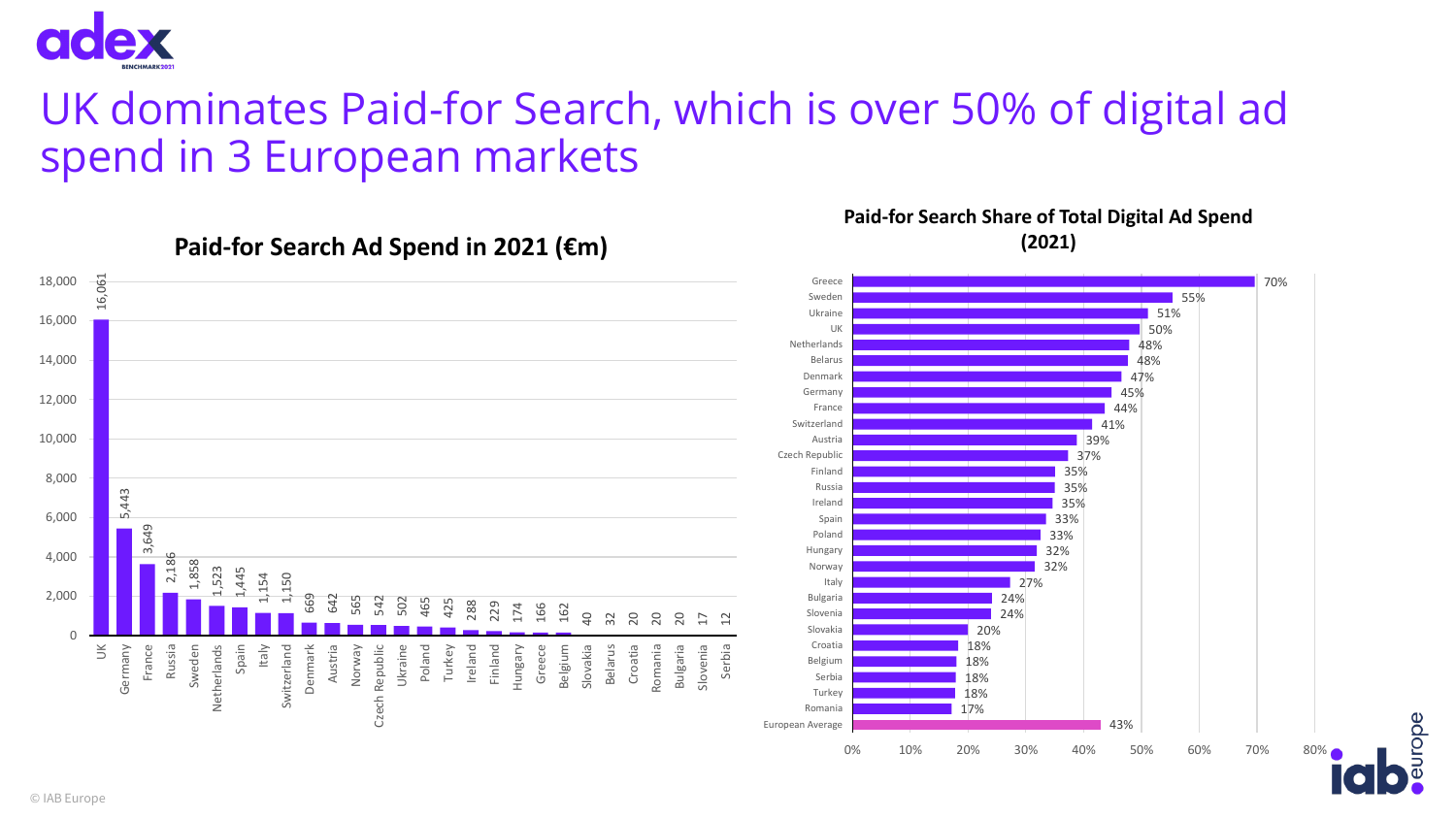

#### Growth across the board in the Classifieds, Directories & Affiliate category



urope

#### **Europe: Classifieds, Directories & Affiliate Ad Spend Growth 2021 (YoY)**

*Note: Affiliate added to Classifieds & Directories constitutes approx. 15% of the category total. Methodology change in 2020 to account for changing IAB reporting standards and divergent definitions of 'affiliate' in local markets.*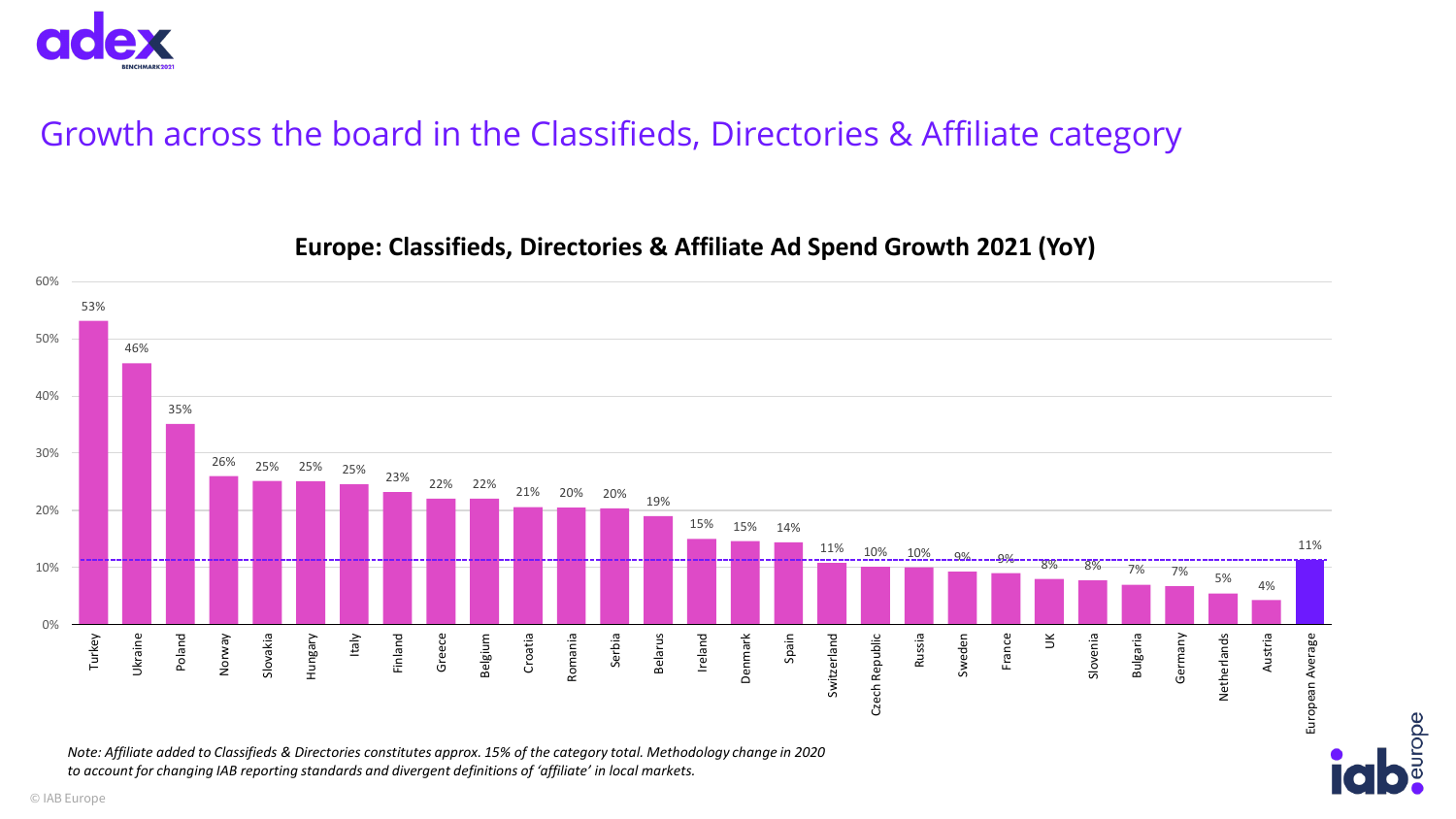

# Audio and social video ahead of other formats



europe

**2021 Ad Spend Growth Index**

*Note: By format growth indexed against total*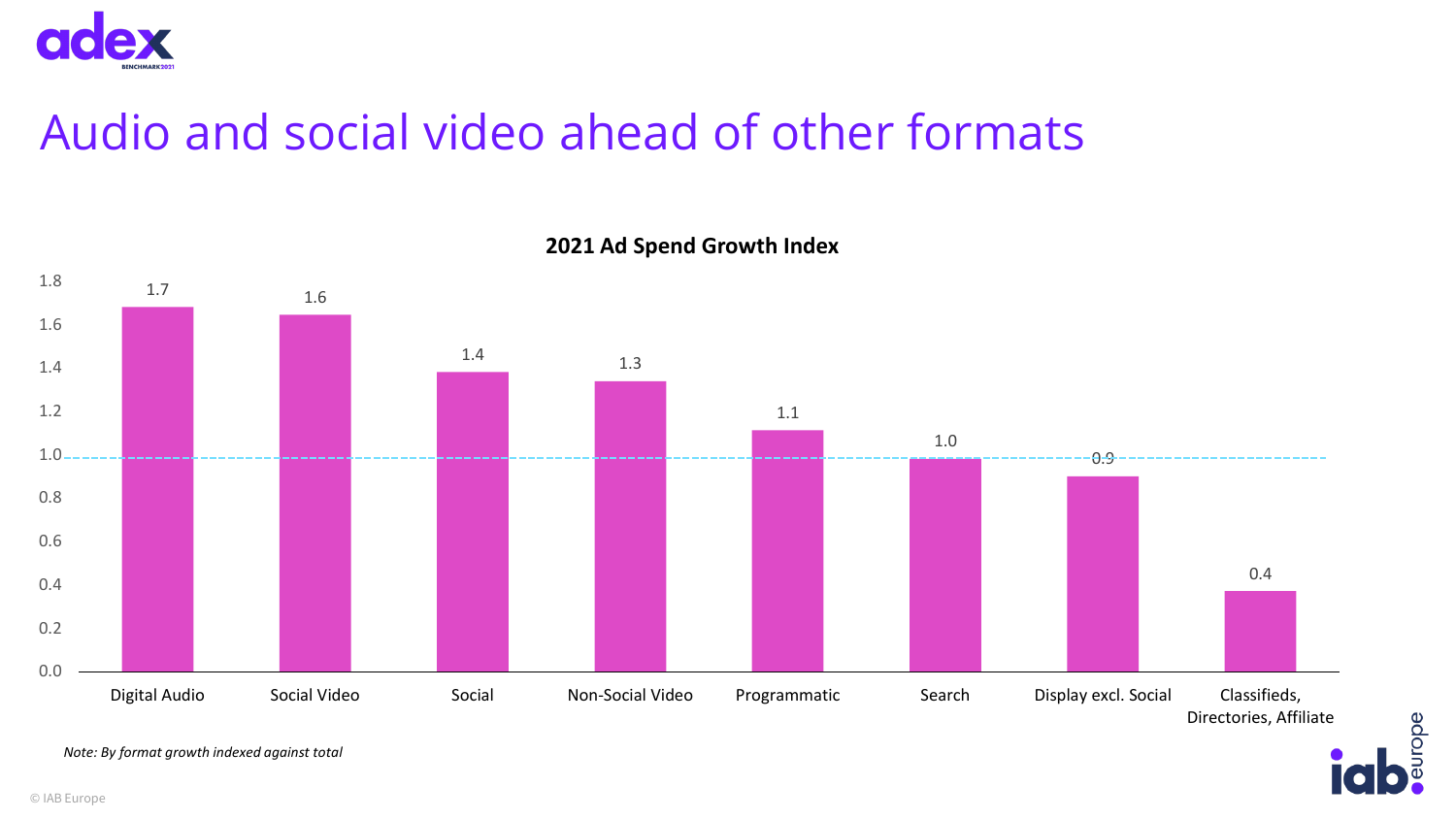

# Outlook: characterized by macro uncertainty





**Forecast: Excl. Russia & Belarus**